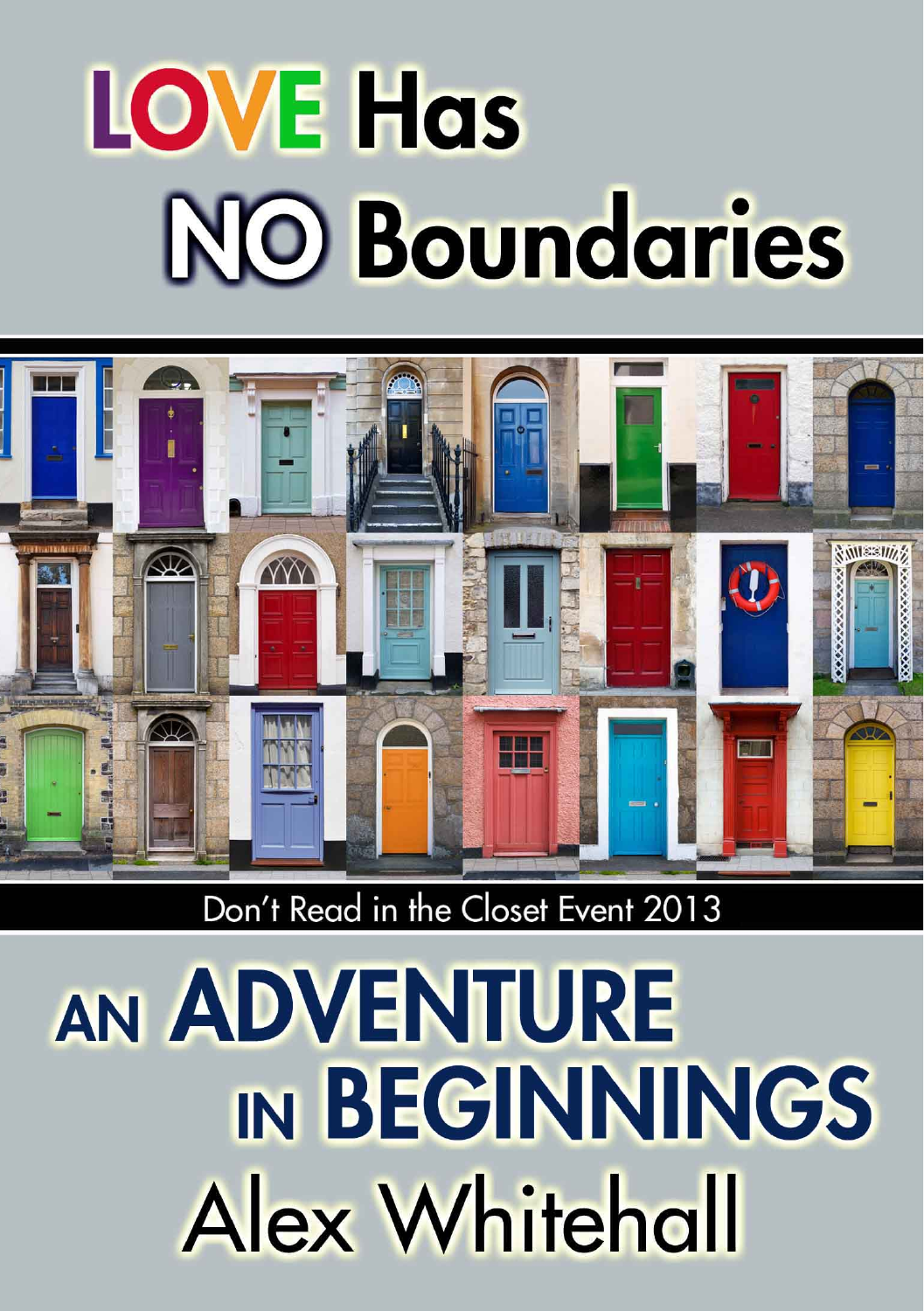### **Love Has No Boundaries**

*An M/M Romance series*

### **AN ADVENTURE IN BEGINNINGS By Alex Whitehall**

### **Introduction**

The story you are about to read celebrates love, sex and romance between men. It is a product of the *Love Has No Boundaries* promotion sponsored by the *Goodreads M/M Romance Group* and is published as a free gift to you.

### **What Is Love Has No Boundaries?**

The *Goodreads M/M Romance Group* invited members to choose a photo and pen a letter asking for a short M/M romance story inspired by the image; authors from the group were encouraged to select a letter and write an original tale. The result was an outpouring of creativity that shone a spotlight on the special bond between M/M romance writers and the people who love what they do.

A written description of the image that inspired this story is provided along with the original request letter. If you'd like to view the photo, please feel free to join the [Goodreads M/M Romance Group](http://www.goodreads.com/group/show/20149-m-m-romance) and visit the discussion section: *Love Has No Boundaries*.

Whether you are an avid M/M romance reader or new to the genre, you are in for a delicious treat.

#### **Words of Caution**

This story may contain sexually explicit content and is **intended for adult readers.** It may contain content that is disagreeable or distressing to some readers. The *M/M Romance Group* strongly recommends that each reader review the General Information section before each story for story tags as well as for content warnings.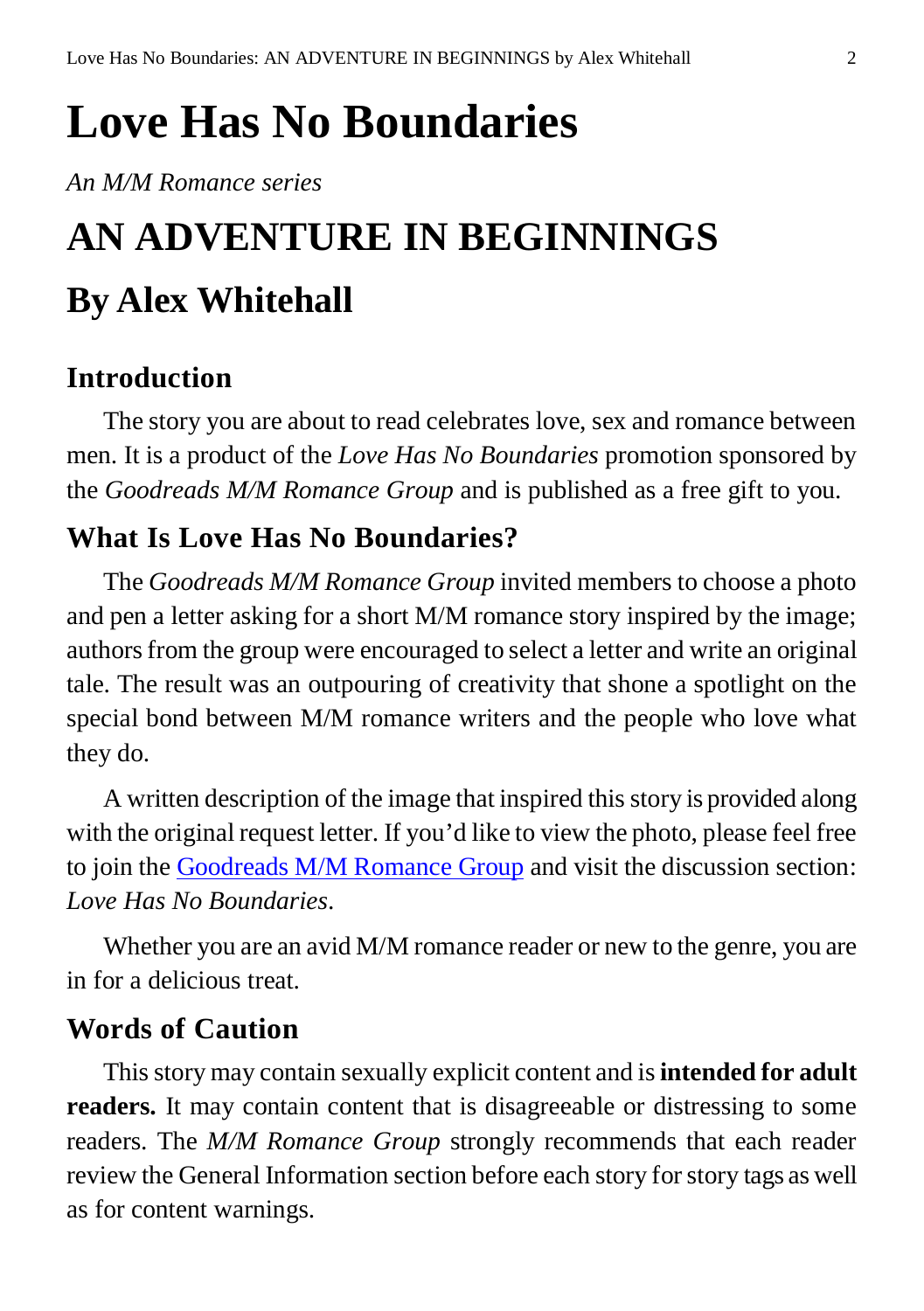This story is a work of fiction. Names, characters, places and incidents are the products of the author's imagination or are used fictitiously. Any resemblance to actual events, locales, or persons, living or dead, is entirely coincidental.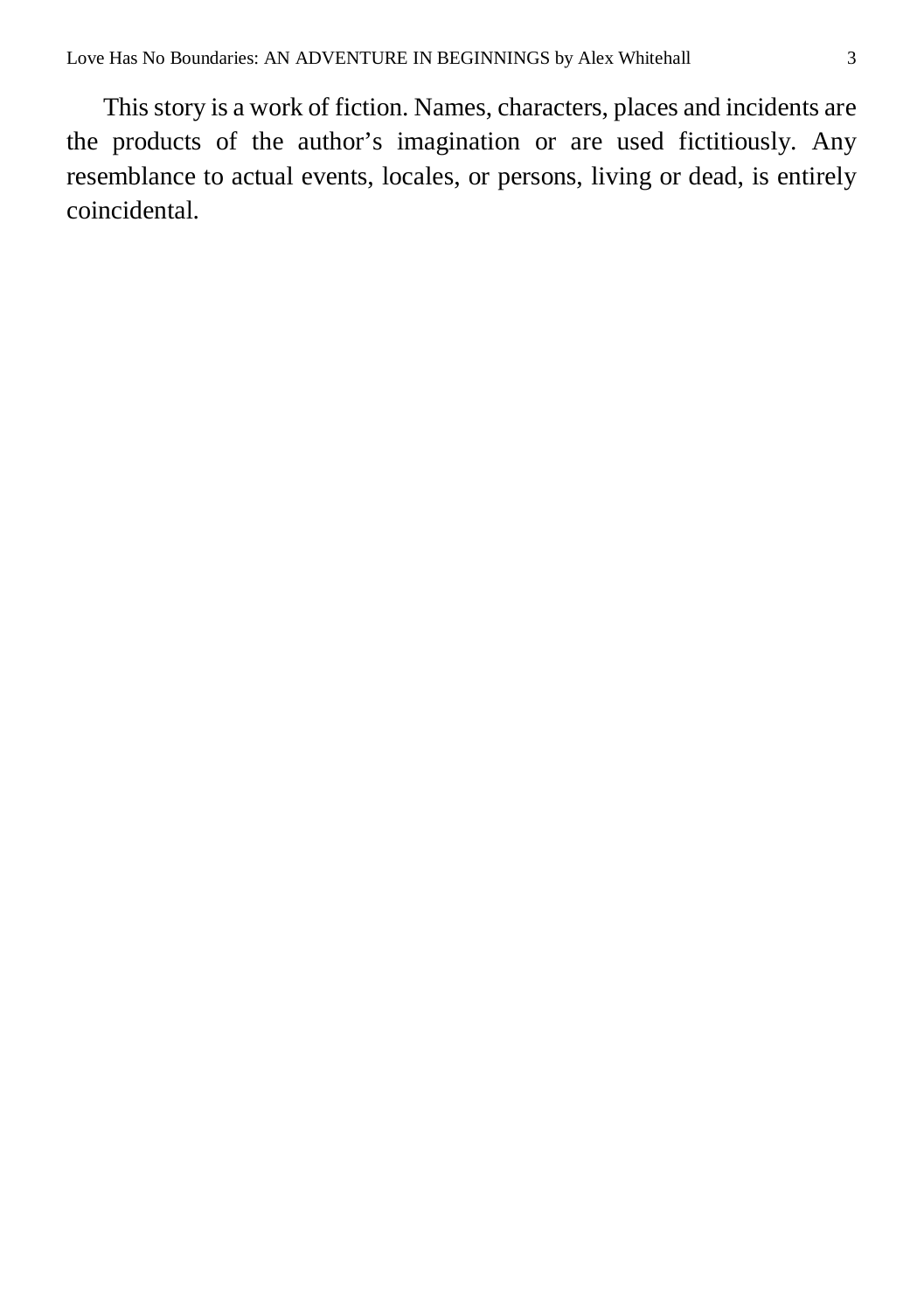All rights reserved worldwide.

This eBook may be distributed freely in its entirety courtesy of the *Goodreads M/M Romance Group*. This eBook may not be sold, manipulated or reproduced in any format without the express written permission of the author.

### An Adventure in Beginnings Copyright © 2013 Alex Whitehall

#### Cover Design by Goodreads M/M Romance Group

This ebook is published by the *M/M Romance Group* and is not directly endorsed by or affiliated with Goodreads Inc.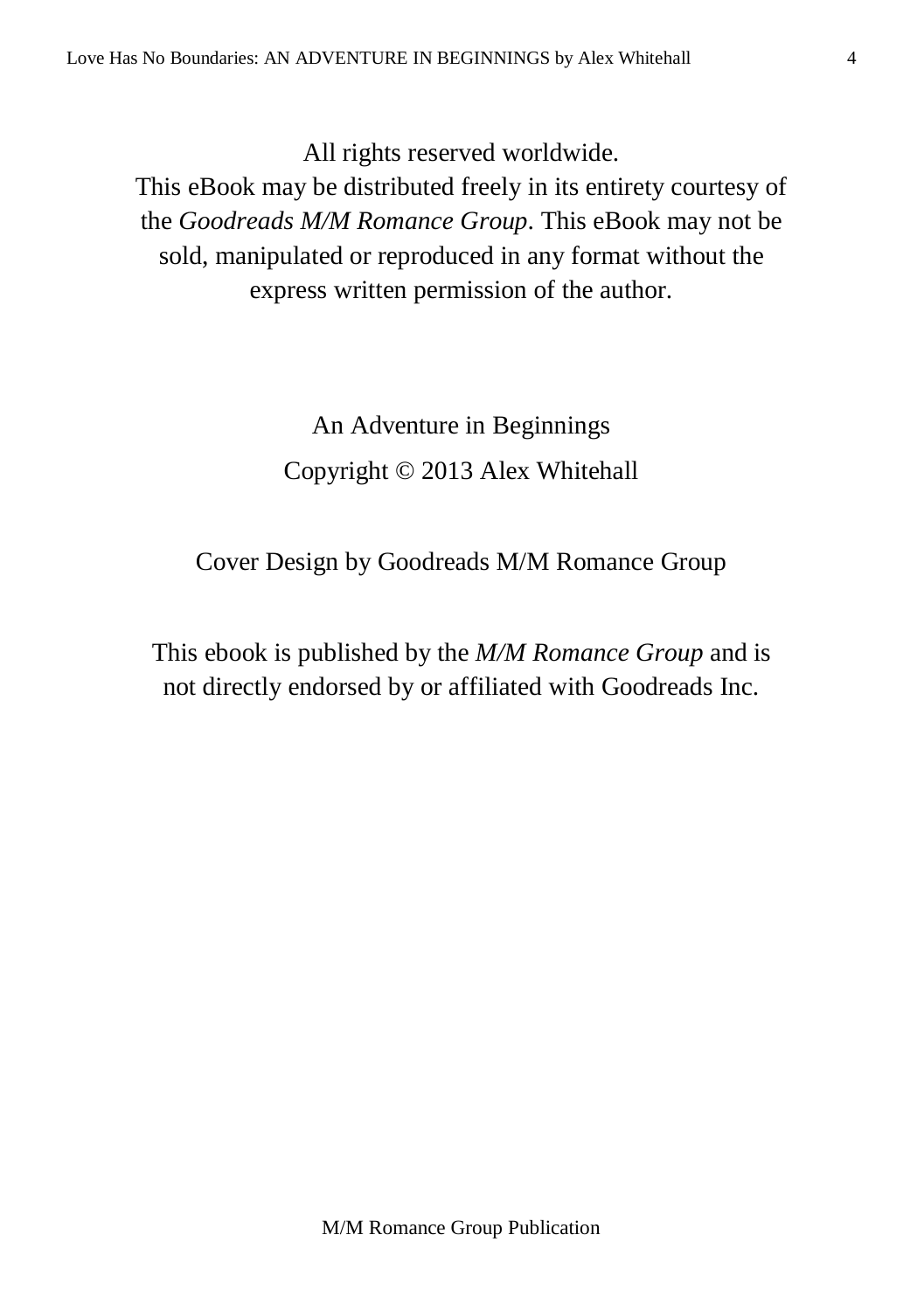### **AN ADVENTURE IN BEGINNINGS By Alex Whitehall**

### **Photo Description**

A fit older man with a full head of short, silver and steel hair sits naked in an old fashioned tub. His piercing dark eyes stare toward the camera and his lips are in a firm, flat line with a touch of sadness in the corners.

### **Story Letter**

*Dear Author,*

*Today is the three-year anniversary of my wife's death. I married her right out of high school and she gave me two children. I loved her dearly and miss her every day. So imagine my surprise when I find men catch my eye. There's nothing wrong with looking of course but that's all I'll expect to do. I don't do the bar scene and I'm not into one night stands. If only there were some men closer to my age…*

*Sincerely,*

*Issa*

### **Story Info**

**Genre:** contemporary

**Tags:** first time, coming out, disabilities, men with pets, over age 40

**Word count:** 11,677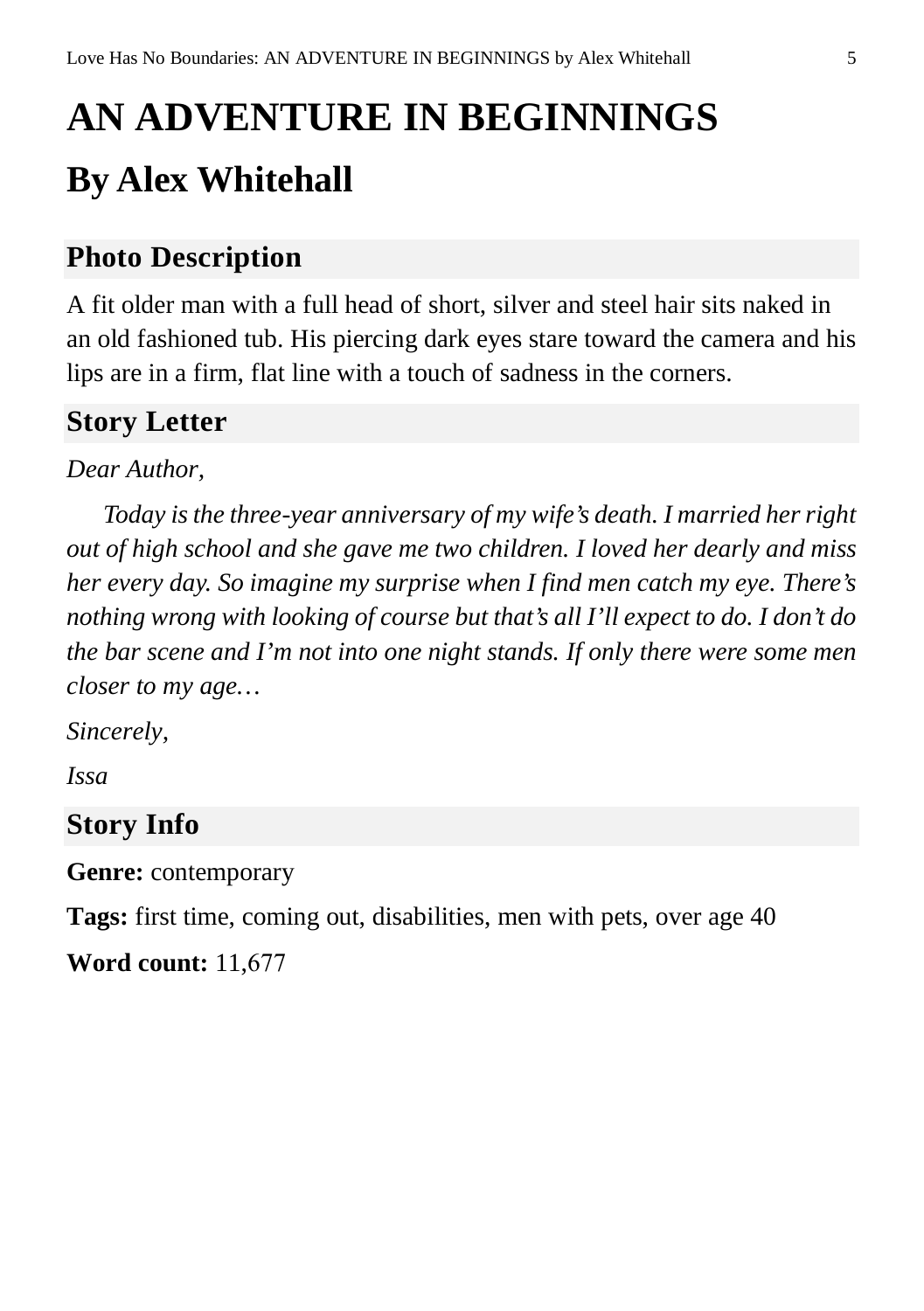### **AN ADVENTURE IN BEGINNINGS By Alex Whitehall**

Tyler rinsed the soap off his shoulders. Water droplets clung to his short gray hair, then dropped, tickling down his back.

"Another year without you, Emily." His words echoed in the bathroom. Hollow. One last handful of water to catch the last of the suds and he stood, swiping the towel off the nearby toilet seat. "Gretta and her boys are doing well. Max is just as crazy as ever, but he's a good husband to Gretta, and a good father. We don't always see eye to eye, but…"

He trailed off as he dried himself and stepped from the tub, wrapping the lavender cloth around his waist, more out of habit than need. No one else lived in the creaky old house anymore. Just him and Moriarty, the cranky old cat Emily had taken in. He and the cat never really got along, but they'd come to a truce since Emily's passing. Moriarty didn't attack as long as Tyler remembered to feed him.

Speaking of which… Tyler traded the towel for jeans in his bedroom, and then headed down to the basement, where the cat's food dish and litter box were kept, to dole out the daily offering. Moriarty sat perched on his cat tree, monitoring his work. "All ready for you, your highness."

Moriarty meowed, then hopped from his spot and ambled to the food, giving it a sniff. When he didn't attack, Tyler figured it was a job well-done and headed back upstairs to finish getting dressed. Just a polo today. An anniversary he never wanted to celebrate. "I was thinking fish for dinner tonight. What do you think, darling?"

He huffed a laugh at himself and skimmed a hand through his hair. "You're probably thinking Gretta's right and I need to get out more if I'm still talking to you after all this time." He sat on the bed to pull on his socks and slippers. "You know I've tried. It's just hard for an old man like me. I know you didn't want me to be alone, but I'm not sure you meant…"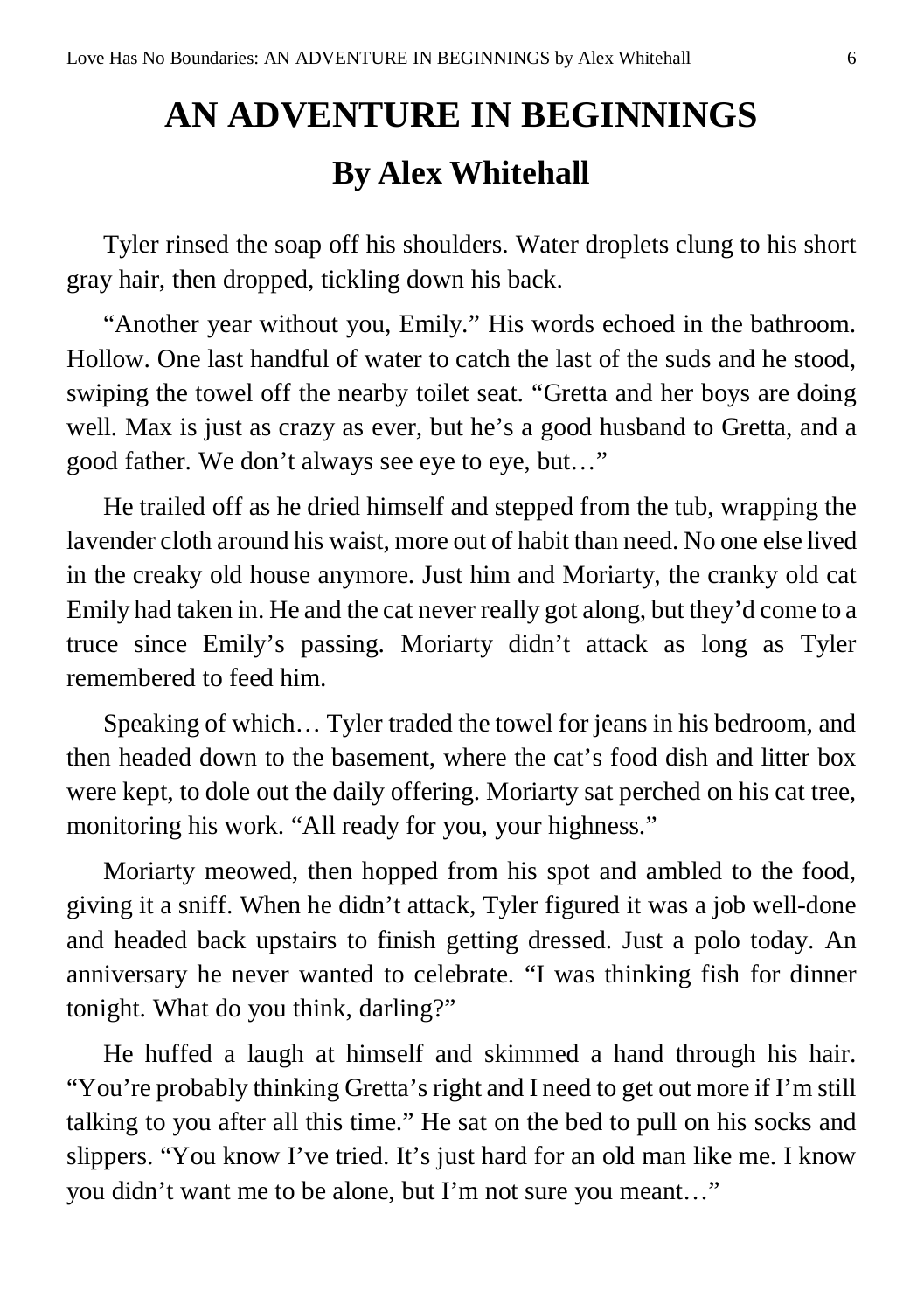He sighed. He couldn't blame this on his wife. She'd always been openminded and free-spirited. He'd loved that about her. She would have only patted him on the shoulder with a laugh and explained, "It just means you're bisexual, darling."

He'd had to look it up. Well, not exactly *look it up*. More like stumbled upon it in his browsing. That was how he'd seen the first image. A man splayed out on the bed, dick hard, muscles firm, eyes closed in pleasure. He hadn't been able to look away. And the quiet voice that had worried him as a teenager had spoken up again. The voice that Emily's love had made inconsequential. It was back.

Bisexual. Thankfully, the Internet was a wellspring of information. And porn. And potential hookups. But who wanted a fifty-three-year-old man? All the men looking for men that he'd seen wanted someone between twenty and thirty-five. A tad younger than him.

"I think you may have been the only one for me, Emily dear."

He headed downstairs to throw some milk and cereal in a bowl for breakfast while he read Saturday's paper. More bad news, of course. But an ad at the bottom of one page caught his eye.

"The Queerest Beef & Beer You've Ever Seen! Come join us and help raise money to update the local LGBT center. Eat, drink, and be very merry!"

Pictured were two cows knocking mugs together, along with a phone number, date, times, and an address. It was that night and a fair price. And taking place at the fire hall five minutes away. "You telling me I need to get out more, Em?"

"Meow."

He glanced over at Moriarty, who cleaned his paws by the door and stared back, unimpressed.

"Well, I guess it can't hurt to go out this one night."

\*\*\*\*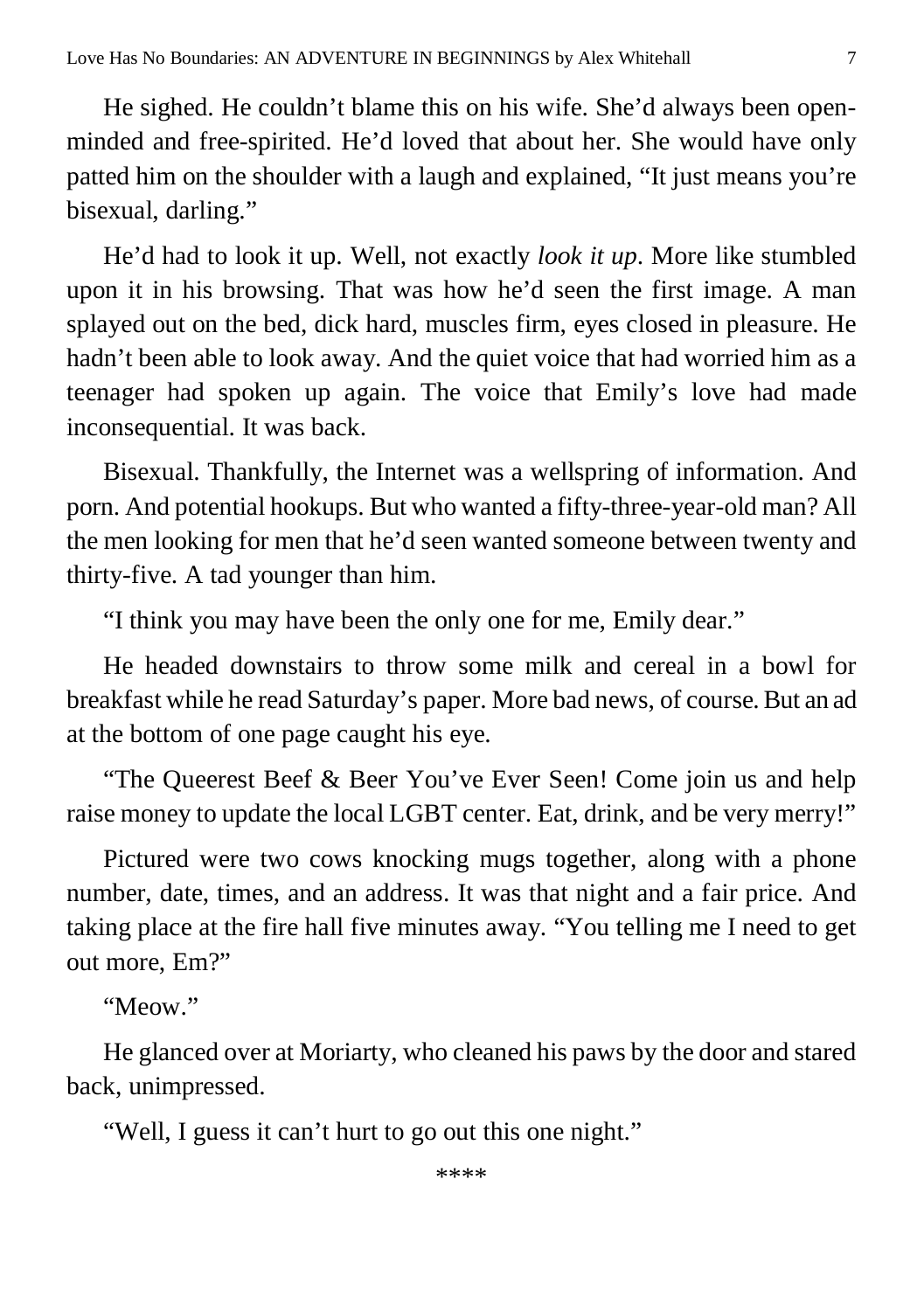Outside the brick fire hall, a colorful rainbow banner hung, welcoming guests to the beef and beer. The parking lot was fairly full, but Tyler tucked his Jeep Wrangler between a Ford Taurus and a Saturn; one with an "Out and Proud" sticker, the other with a bright yellow equal sign clinging in the rear window. He was in the right place.

Or the completely wrong one.

Either way, he followed the markers to the side door where a woman with bright red hair was selling tickets. "How many?"

"Just one."

"And are you interested in entering the raffle for two bottles of local red wine? One ticket is a dollar, or six tickets for five."

"Sure, I'll take the six tickets."

"Excellent. That'll be twenty-five dollars."

She took his money and handed him six tickets and a pen to write his name on each half that would go in the mix. Once he'd added them to the giant bucket she provided, she directed him down the hall to the dining area. It was one giant room with tables lined in rows and covered in white linens. At the front, three large tables were burdened with food and drink, one just with the stars of the evening.

It was already cluttered with people, mingling and talking, sitting and eyeing the tables of food, and generally having fun. And young. They didn't make him feel old, but the age curve was closer to thirty than fifty, that was certain. He took a deep breath and scanned the tables, trying to find a place to sit. Maybe there'd be others who came alone and he could strike up a conversation.

He ended up next to a woman with short black spiky hair, a tattoo trailing down her neck and under her T-shirt, who was knitting.

"Hi!" She beamed up at him, barely even pausing in her knitting. "I'm Danny."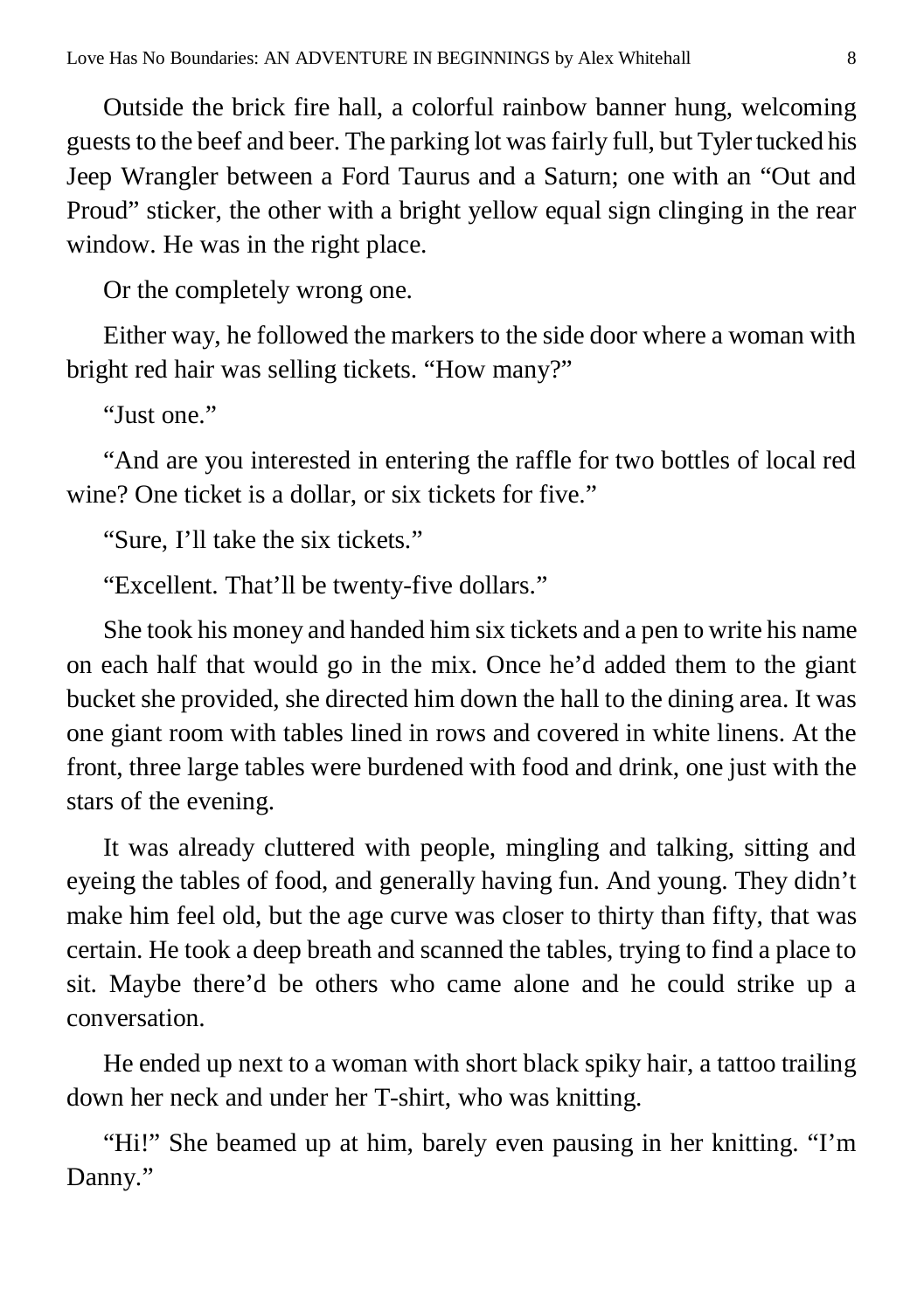"Tyler." He offered his hand, which she shook with a surprisingly firm grip. "May I sit here?"

"Sure. Did you come alone too?"

"Yes." He was distracted by her knitting for a moment. Emily had tried knitting once. It hadn't gone well. This young lady obviously had no problem. "I guess not many people don't bring a friend."

And why hadn't he thought to invite Rick or Stewart? Or even Jenna. She would have probably enjoyed the night out. Of course, it all came down to the cause of the fundraiser. He wasn't sure how his friends would react to him attending this type of function. He hadn't wrapped his head around it, yet, and he didn't want to have to explain himself to his friends.

"Yeah. My friend was supposed to come with, but picked up a nasty bug from her kid, so we figured it'd be best if she bailed. I'm not complaining if it got me your company." She winked. And when he blushed, she laughed. "Aren't you cute?"

He smiled, still flustered. He hadn't expected to get hit on by a woman here. Though the more he watched her, he wasn't sure she was a woman. She had delicate features and slender hands. She was soft. But she sat with her legs slightly spread, and her chest was noticeably flat beneath the shirt. "I think I'm completely out of my depth, is what I am."

Danny laughed again. "First time at an LGBT event?"

"Yes. I—" He hesitated. She didn't need to know his whole life history. "I'm just realizing some other parts of myself, I guess."

She grinned, broad and toothy. "It's never too late." Her head perked up and twisted toward the front where more dishes were being served, then she carefully folded up her knitting and shoved it in the bag she stored under her seat. "Food's about to be served. They call each table up at first, then you can go back for as many servings as you want."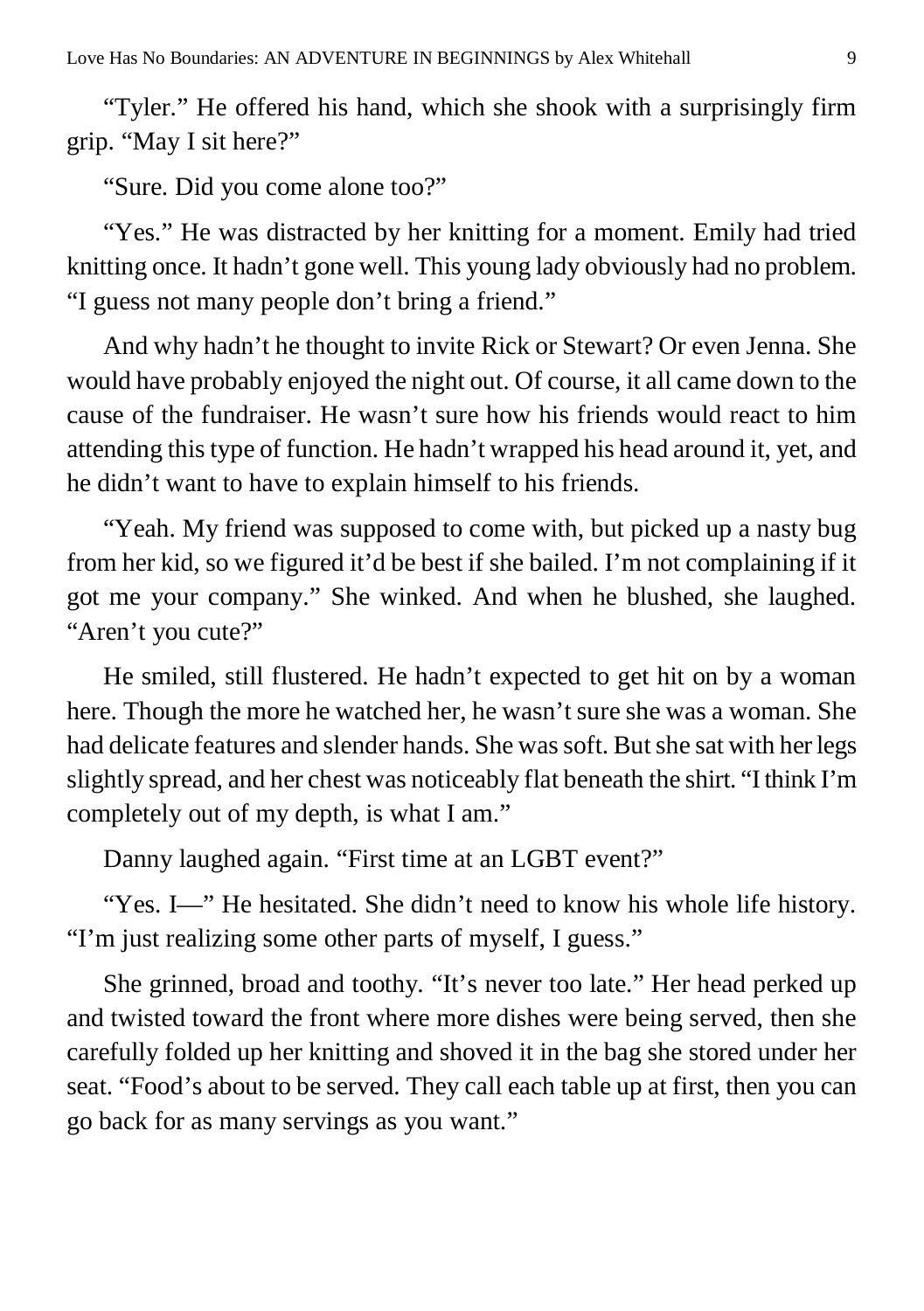"Thanks. The last beef and beer I went to just had waiters bring food around to the tables. But I like this, and I like that they have something aside from beef and beer, too." He chuckled. "As odd as that sounds."

"Not at all. I'm sure our stomachs appreciate it at least!"

They chatted a little longer before the intercom came alive. "Thank you all for joining us tonight in raising money to update our LGBT center. Tonight's donations will go toward getting some newer computers for the kids to use, buying some furniture to replace our well-loved stuff, and some additional educational materials. Your presence here not only helps us update our center, but it also bonds the community that we are focused on helping. Thank you for coming! Rebecca, our staff leader, will be around to indicate when each table can go enjoy the feast. And be sure to save a little room, because Takes the Cake has donated some of their Strawberry Delight and Choco Heaven cupcakes for dessert. Enjoy!"

The noise in the hall grew raucous as the tables of people started filing past the buffet to fill their plates. Some people spoke over the noise, but Tyler and Danny sat silently, waiting their turn. There was still plenty of food left when they were allowed to go up, and the nearly empty platters were refilled. The buffet was amazing. And when they got back to the table and ate, it was just as delicious as it had been varied.

While everyone munched, the noise died down to a more comfortable level as people talked with neighbors while eating. Danny had a funny story for everything and told them one right after another, keeping Tyler chuckling into his meats. She'd obviously led a very interesting life already. And as much as he'd enjoyed his life, it didn't compare. Or maybe she was just a good storyteller. Either way, she made a good dinner companion.

"Stop," he said, still chortling over her last tale. "I want to go get refills."

"Good! It'll give me a chance to shut up and eat." She grinned at him. He shook his head and headed to the buffet.

He paused to slop some macaroni salad on his plate and noticed that the line was curving around a man grabbing some slices of roast beef. From the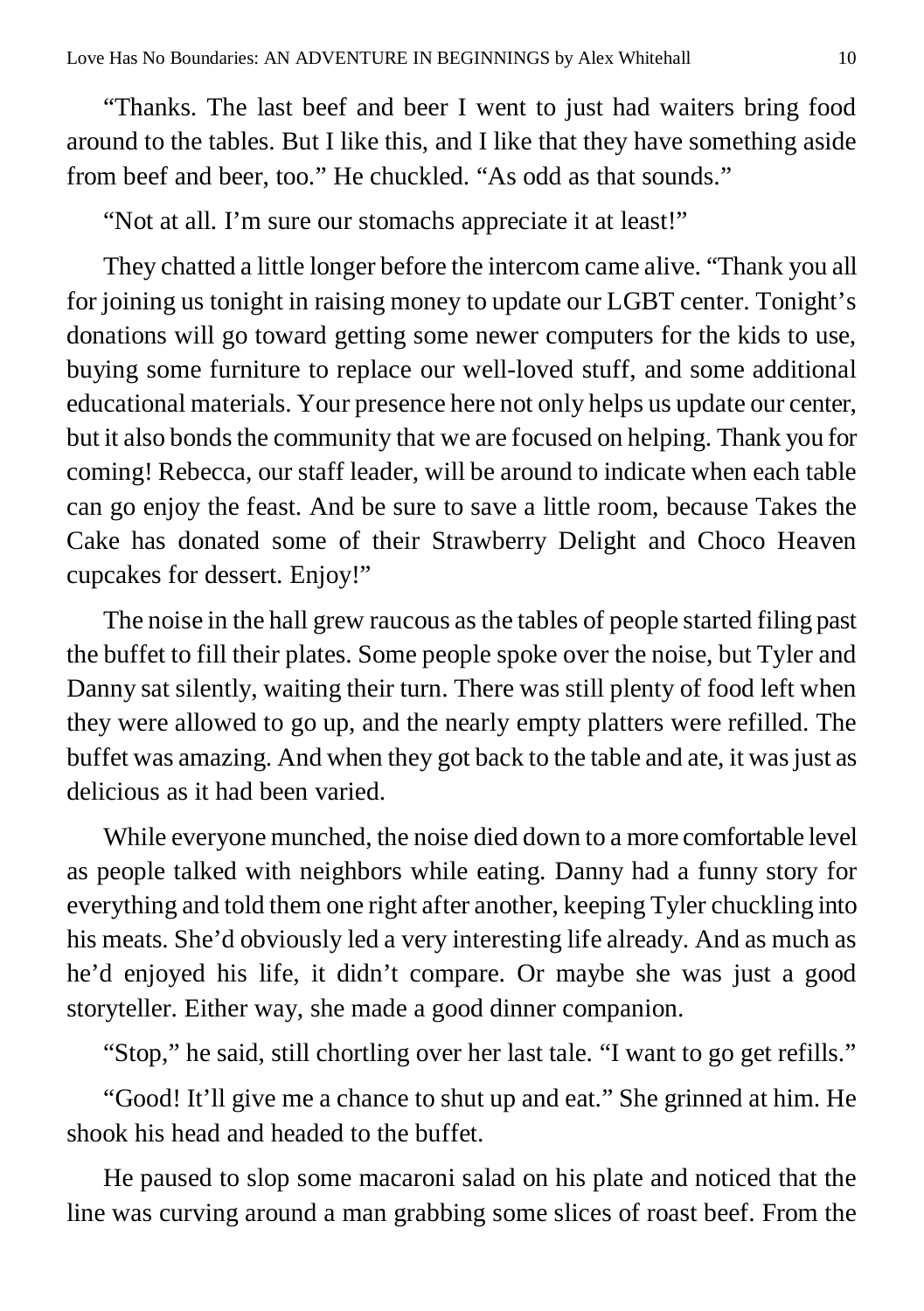side all Tyler could see were broad shoulders, a muscular body gone soft with age, and a head full of steel-gray hair. Then the man shifted, reaching for the meatballs, and Tyler saw his face—broad, too, and tough, like he'd spent most his days outdoors, but curled into a smile at the edges of his lips.

He must have felt Tyler staring, because a breath later, he was looking up and Tyler was trapped in his pale blue gaze. His heart thumped noisily in his chest, but he couldn't pull away from those eyes. They studied him a moment, then wrinkled at the corners as his smile widened. "Hi."

"Hi." And still they stared at one another. At least Tyler was staring. He cleared his throat, forced himself to look away—and looked right back again. "Hi." He winced. "Great food, huh?" He winced at that too, but it was better than repeating greetings.

"Beef and beer. Can't go wrong." The man held out his hand. "George."

His hand was rough and strong and sent a flush of heat through Tyler's chest. "Tyler."

The touch lingered a long moment, then they released. "Did you need to get to the meatballs, or are you just as surprised as I am to find another guy here our age?"

"Definitely that." He laughed and rubbed his free hand through his hair. "Although the meatballs do look good."

"Well, I won't interfere between a man and his meat." Before Tyler could reply, George took the cane that rested against his far hip and used it to move out of the way. But he didn't go far.

"Thank you." Tyler busied himself with getting the meatballs. George shuffled over and seemed to look over the options. "So, um, do you— wow, this is going to sound lame—but do you come to these things often?"

George laughed, a deep rumble that drew Tyler's eyes back up to him. He was sure it was just the lights, but damn if George's handsome blue eyes didn't sparkle with joy. "I've come to some of the center's events, yes. I don't make a habit of hitting up beef and beers though. You?"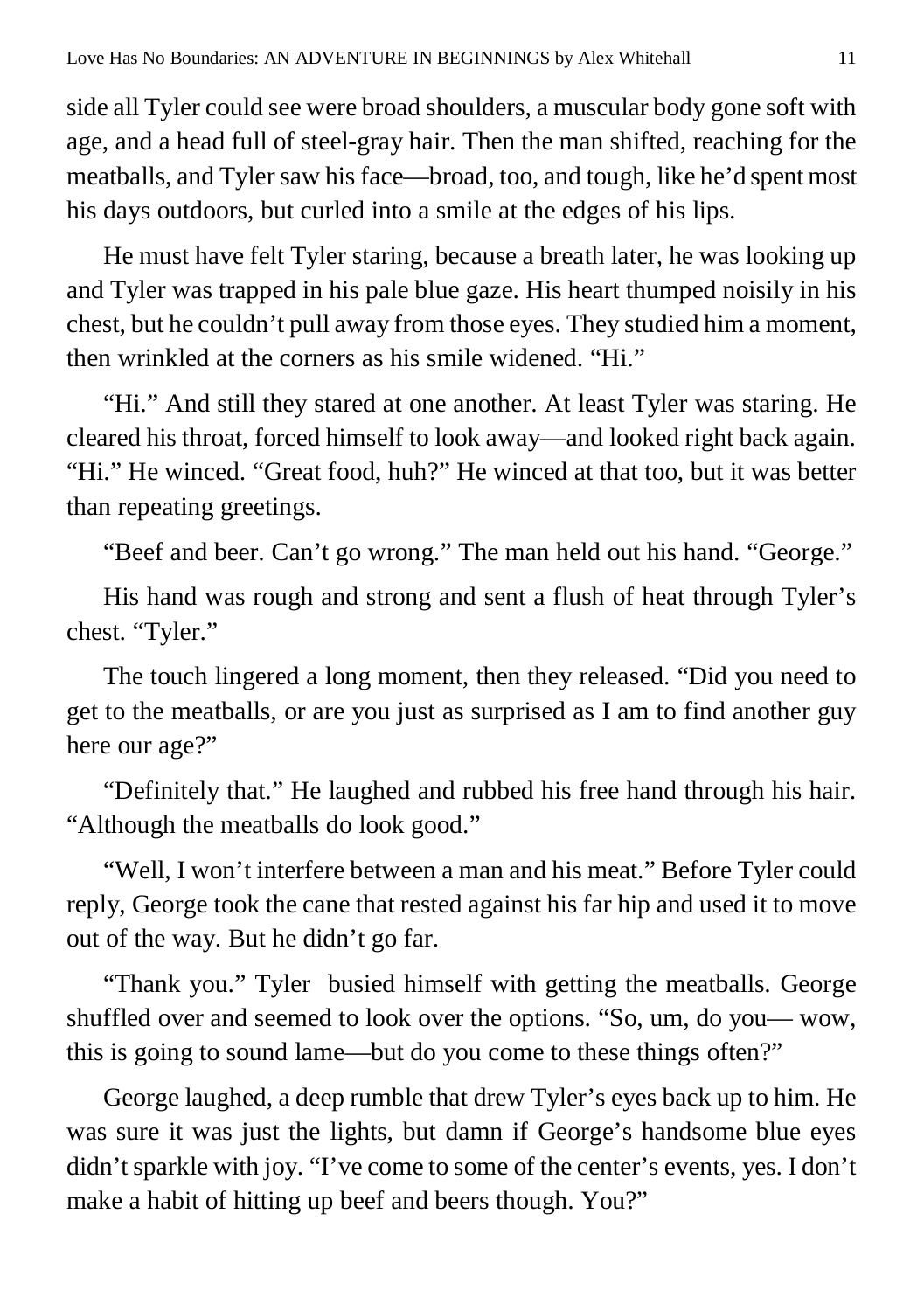"No, I haven't been to one in five years. And this is my first time… um… doing anything with the center."

They moved farther down the table, ignoring the people who shuffled around them as they made their very slow progress. George favored his left leg and used the cane in the right hand. If it hurt him, he was good at hiding the pain, or else he'd gotten used to it. "So what brings you out here this time?"

"I saw the ad in the paper this morning and I... I thought it'd be a good idea to get out of the house today." They shuffled forward a few steps in silence, then hit congestion. Tyler cleared his throat. "Today's the… My wife died. In 2004. Three years ago today."

"Oh. Oh, I'm sorry." George focused on spearing some pickles onto his already-full plate. "How long were you together?"

"Since we were eighteen. So, a long time." Tyler cleared his throat again. "So you're involved with the center?"

"Yes. Donate what I can, mostly my time. The kids like hearing my war stories. And I think it makes them grateful they weren't gay in the seventies."

"So you're..." He coughed. "I didn't want to presume, just because you were here."

George stopped and turned to face Tyler. He stood straight, only leaning some of his weight on the cane, and his eyes were fierce. "Yes, Tyler, I'm gay."

Tyler flushed. "Okay." George waited a minute, but Tyler didn't have anything to add. At least until George turned and started moseying down the length of the table again. Then he blurted, "I may be too."

George glanced back, one steely eyebrow arched. If he was going to reply, Tyler didn't give him a chance. "I loved my wife very much and I never looked at anyone else while we were together," he rushed out. "But since… since... Well, men have caught my eye, I suppose."

George nodded, as if that made sense. "Not before?"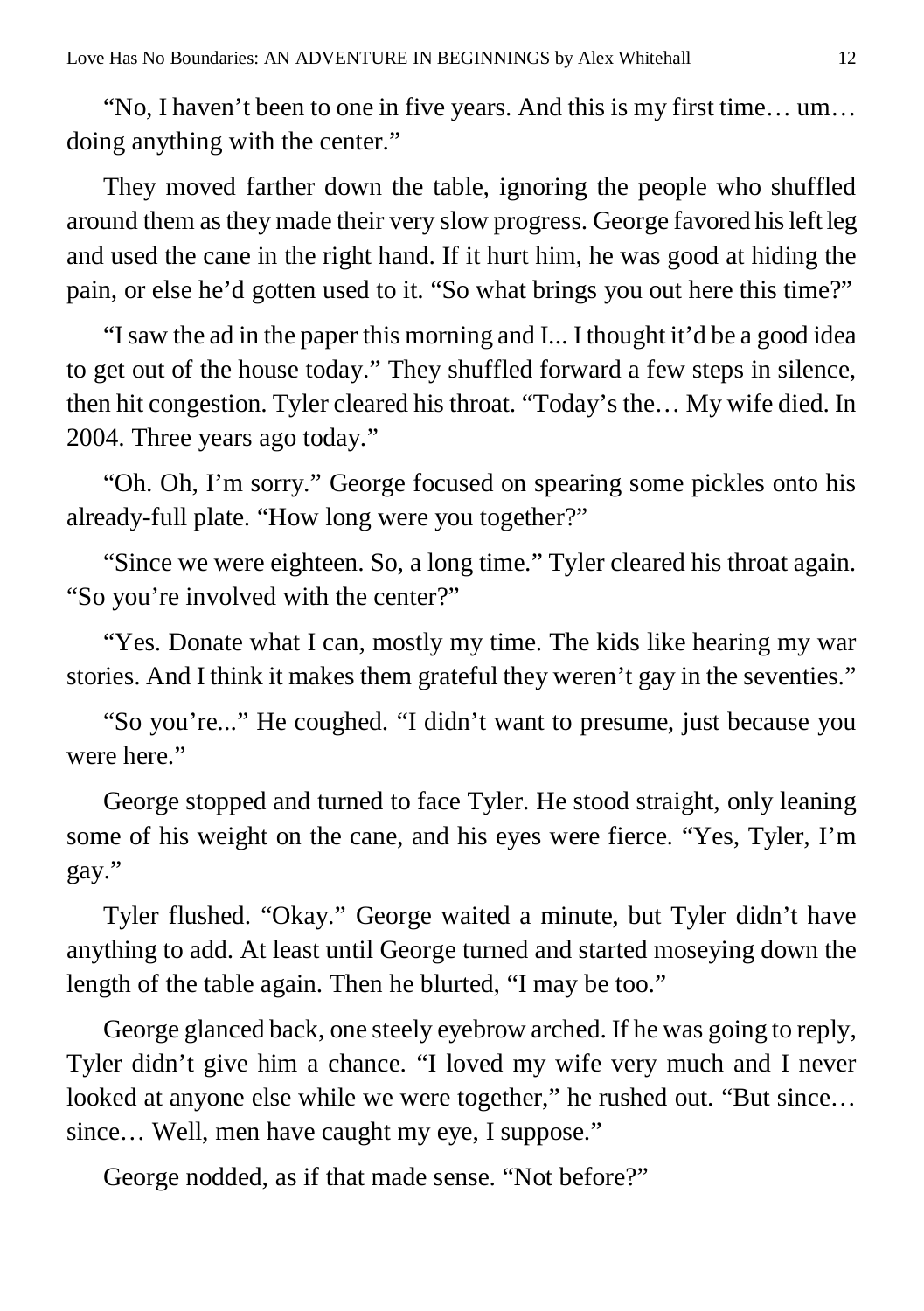He sounded like he believed Tyler, and that let him relax a little. A smile reminisced on his lips. "Once I saw Emily, no one else could make my eyes wander."

"She was a lucky woman." George turned and shuffled forward a bit more, eyeing the sides on display.

"I was a lucky man. But now. Now, I guess I'm trying to figure things out." He laughed, desperately uncomfortable. "I'm sorry for blurting all this out. I just, well, you're the first guy my age…"

"Who's gay?" George finished with a chuckle.

"Who I thought might understand."

George stopped browsing and looked over his shoulder at Tyler, the humor slipping from his face. He nodded. "Would you like me to join you at your table?"

His breath caught. He nodded, then added, "Not if I'd be stealing you away from someone."

"My friends will understand." George smiled. "Where are you sitting?"

He pointed out Danny, then they finished filling their plates and Tyler made his way over to his seat while George explained the situation to his friends and gathered his things. Tyler set his plate down, glanced up to George, then down at his own plate before he sat. It was ridiculous, but Tyler had butterflies. It warped him back to high school, when he'd first asked Emily to dance. But this was a man, a grown man, and it wasn't a dance, it was just conversation.

"You a'right?" Danny asked.

"I, uh, someone's coming over to sit and talk with me. Not that you aren't a wonderful dinner companion," he quickly added. "I just met, um, George. He's my age." His eyes flickered up to where George was leaning over, talking to his people.

"And cute. *Rawr*."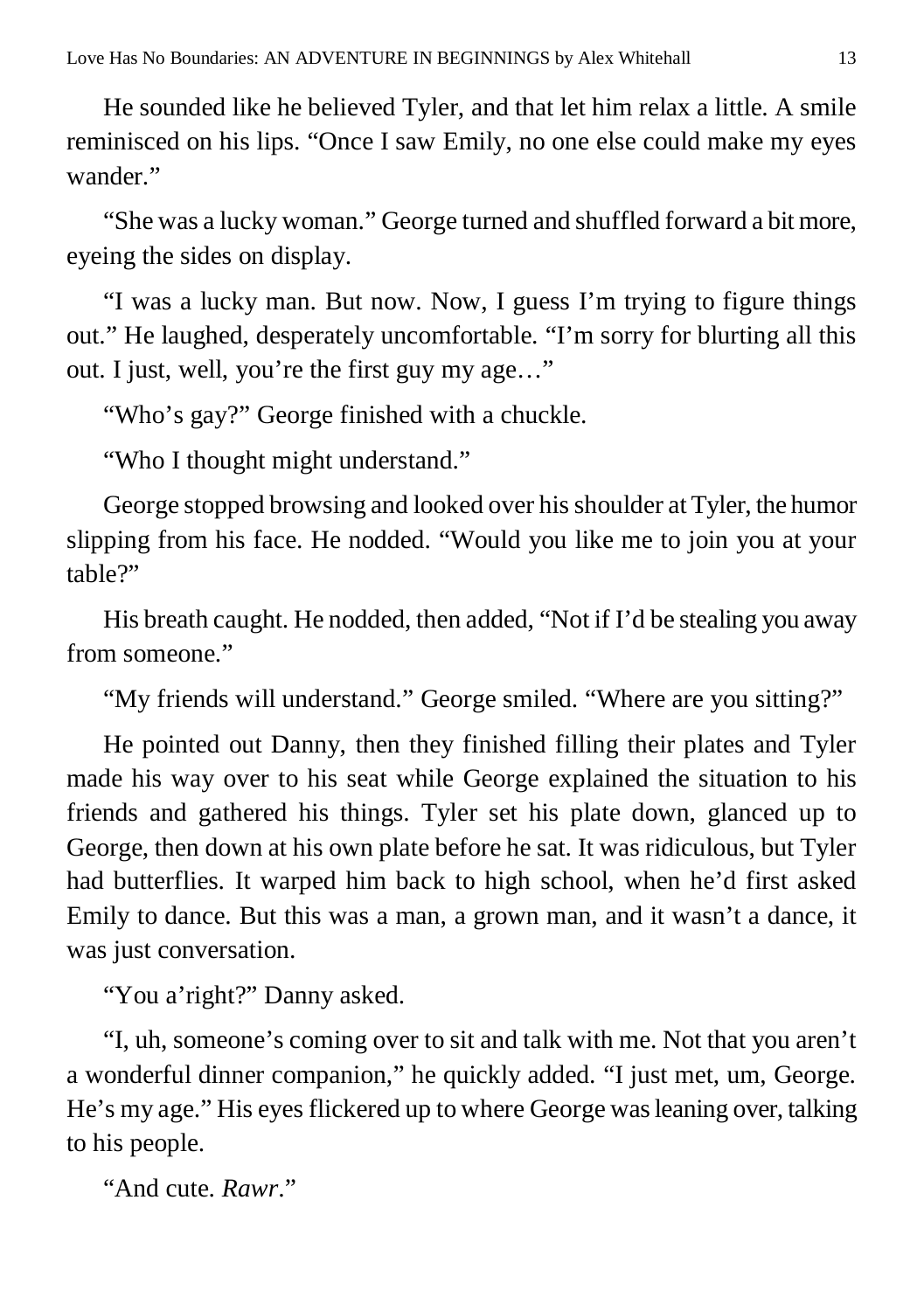"That's *not* why I invited him over." But he was blushing like the liar he was. It wasn't the only reason he'd invited him, although he couldn't deny it played a part. "I need to talk to someone my age who might understand. Help me."

Danny smiled, as if *she* understood. "I got ya, Tyler, don't worry."

When George arrived, Danny introduced herself, then scooted her chair over to give them more space as she turned back to her food. Tyler refused to blush, but he couldn't quite meet George's eyes either. "Thank you for coming over."

"My pleasure. Though I must say, all my friends think we're flirting."

That brought Tyler's gaze up, and when he met George's, the other man smiled. Tyler's heart seized, then thumped loudly as it restarted. He opened his mouth to reply, but his brain hadn't gotten the memo, so he just sat there like a cave for flies. George's smile softened, tender, maybe even pitying. "Is that all right with you?"

"Yes." His voice cracked like puberty. He cleared his throat. "Yes. That's fine." He glanced down at his plate, picked up his fork and poked a meatball before he looked up again. "So you just came with friends?"

"Just friends. Lucy and Olivia have been together for…" He chuckled. "For longer than they'd want me to tell a stranger. Might reveal their ages, after all. And Marcus and Luke met twenty years ago, although they've only 'been an item' for about ten. Rebellious youth and all."

His own youth had probably been the opposite of rebellious, but he nodded. He'd known guys—and girls—like that. Straight or gay didn't matter in that regard. But that hadn't answered the question Tyler really wanted to know about. "And you're single? I mean," he added, "I'd be surprised if you don't have someone."

"Then prepare to be shocked, because I'm single. I had someone for a long while, but he passed away… a long time ago. Since then it's just me and my foster dogs."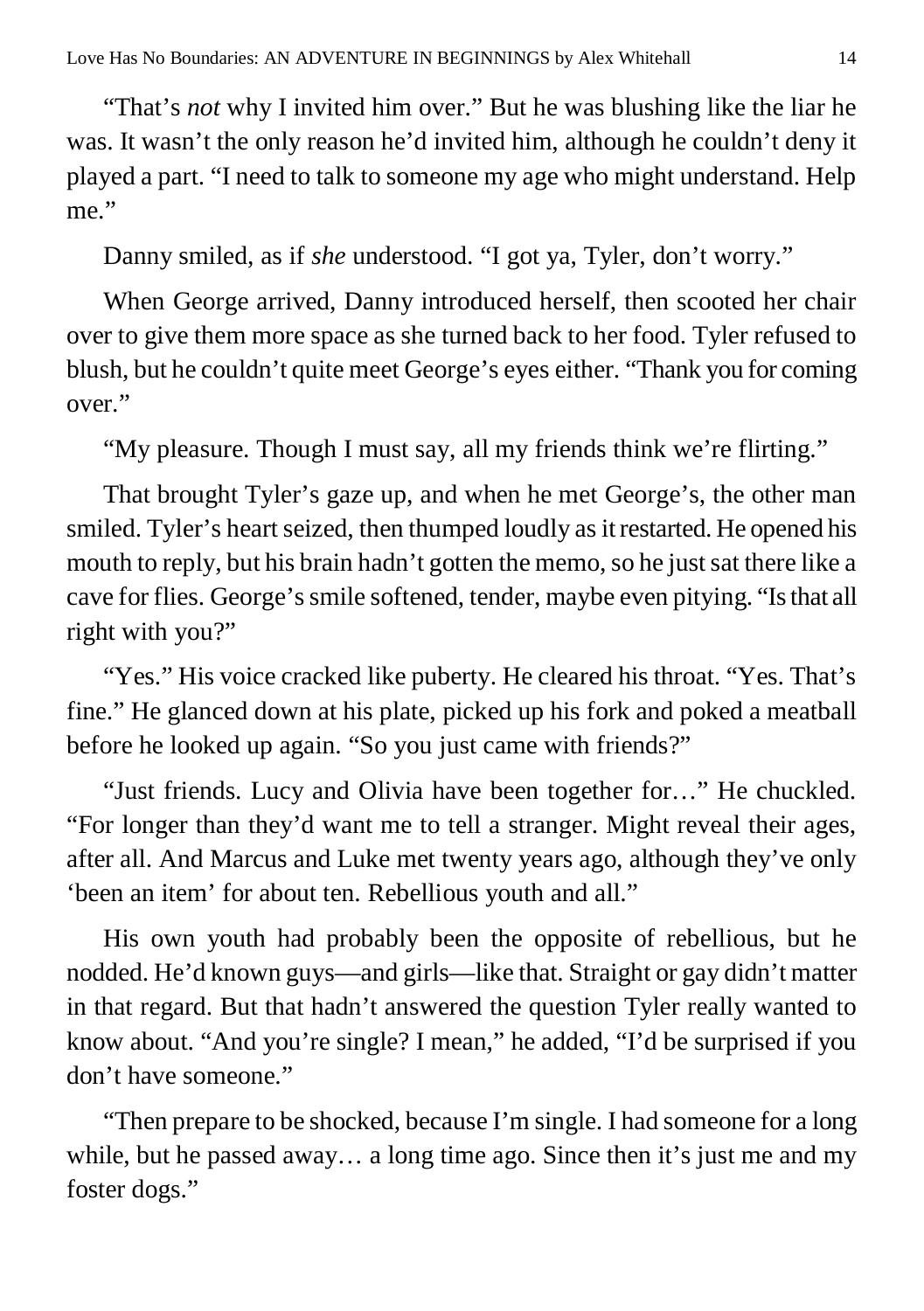"Foster dogs?" Tyler asked because he wasn't sure if he could come up with anything else.

"Yes, I foster for No Bull, a bulldog adoption group. But I didn't come over to talk about my pets, did I?"

"No." He glanced down at his plate and speared a meatball. "I'm not sure… what to say." He shoved the morsel into his mouth and chewed.

"Well, if you have any questions, I can try to answer them. Or I can introduce you to people who could. I can just plain introduce you to people in the community—I'd be glad to keep you company if you decide to visit the LGBT center." George spread his hands wide, encompassing whatever Tyler wanted it to encompass. Then he picked up his own fork and prodded at the pile of sliced beef on his plate.

Tyler swallowed. "I guess I don't even know where to begin, really. I've known the same people for a long time. I guess I just need to get out there and meet new people."

"The center would be good for that, although there tend to be more kids there than anything."

"Well the guys our age who go must not be any good if you turned them down."

The words were out of his mouth before his brain had time to censor it. But George just grinned and laughed, and if Tyler was right, he saw a bit of color in his cheeks. "Thanks, but I think you're assuming far too many positive things about me. Maybe I wasn't good enough for them."

"I find that hard to believe. You're kind and sexy—" He cleared his throat to be able to choke out the next words. "What's not to like?"

George chuckled. "Well, thank you, but I am a stubborn git, too. But if it's too soon for you to meet groups of people, I can introduce you to my friends in smaller numbers."

Tyler nodded, getting it. "Thank you, but you can just tell me to stop my inept flirting, you don't need to pass me off onto someone else."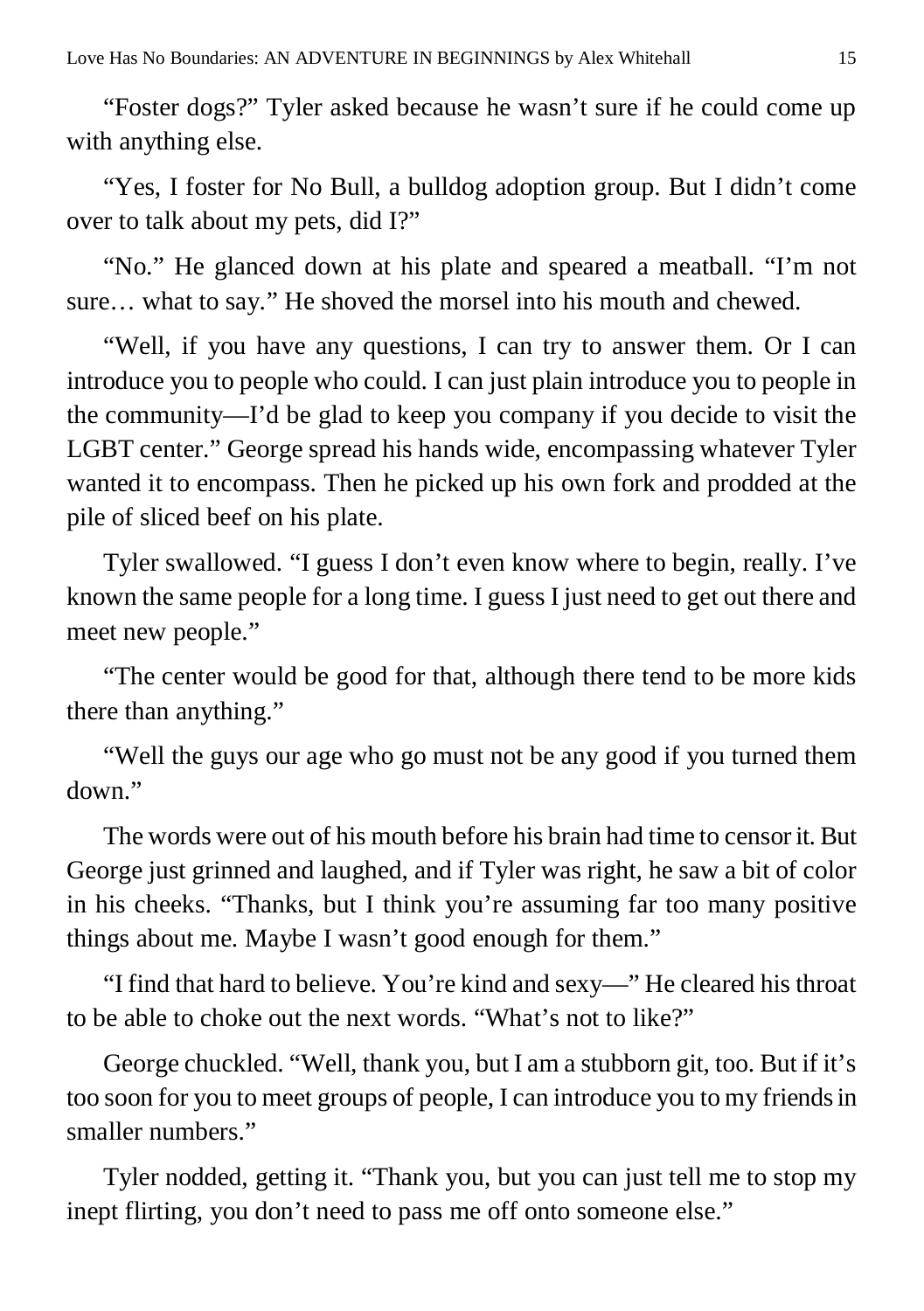George looked up from the meat he'd been piling into a roll, one eyebrow quirked. He studied him long enough that Tyler looked down to his own plate rather than meet that intense gaze. "Flirting?"

"Ineptly, obviously." He shoved a forkful of macaroni salad into his mouth so he could choke it down. Or just choke. He was remembering why he'd never been particularly social before. Emily was by no means the life of the party, but she could guide him around and he'd happily followed, shining in her shadow. It was why he'd waited three years despite being so lonely.

"Maybe not," George said. For a moment the silence was profound, even in the hall full of chatting diners. "Like I said, I'm stubborn. I marked you as too classy for me and refused to even consider you'd look at a guy like me."

That shocked him into raising his gaze. George was still smiling, but the turn of his lips was soft, as if it was hard to keep going. But he met Tyler's eyes and Tyler met the smile, helping it grow. "Well, I'm looking. If anything, I need a friend, George. And you seem like you'd be a good friend." He swallowed. "At least."

"A friend I can be."

The topics segued into safer territory after that. No talk of being gay or meeting people, just normal conversation. Eventually even Danny joined in. She was witty and dry and made them both laugh, although he didn't miss the wink she gave Tyler when she excused herself to leave for the evening.

Still, it gave Tyler a chance to learn about George. He'd joined the army young and had been in Vietnam, where he'd injured his knee. It had healed well, but had forced him out of the army, so he started in farm work. He said he liked being under the sun, and Tyler could see that about him. He belonged outdoors. George had retired from the farm when his knee finally gave out, and now he worked at the local Tractor Supply.

"Not a glamorous job, but it pays the bills. And they let me sit on a stool when I'm behind the register. Plus, I know my shit." He winked. "Pun intended."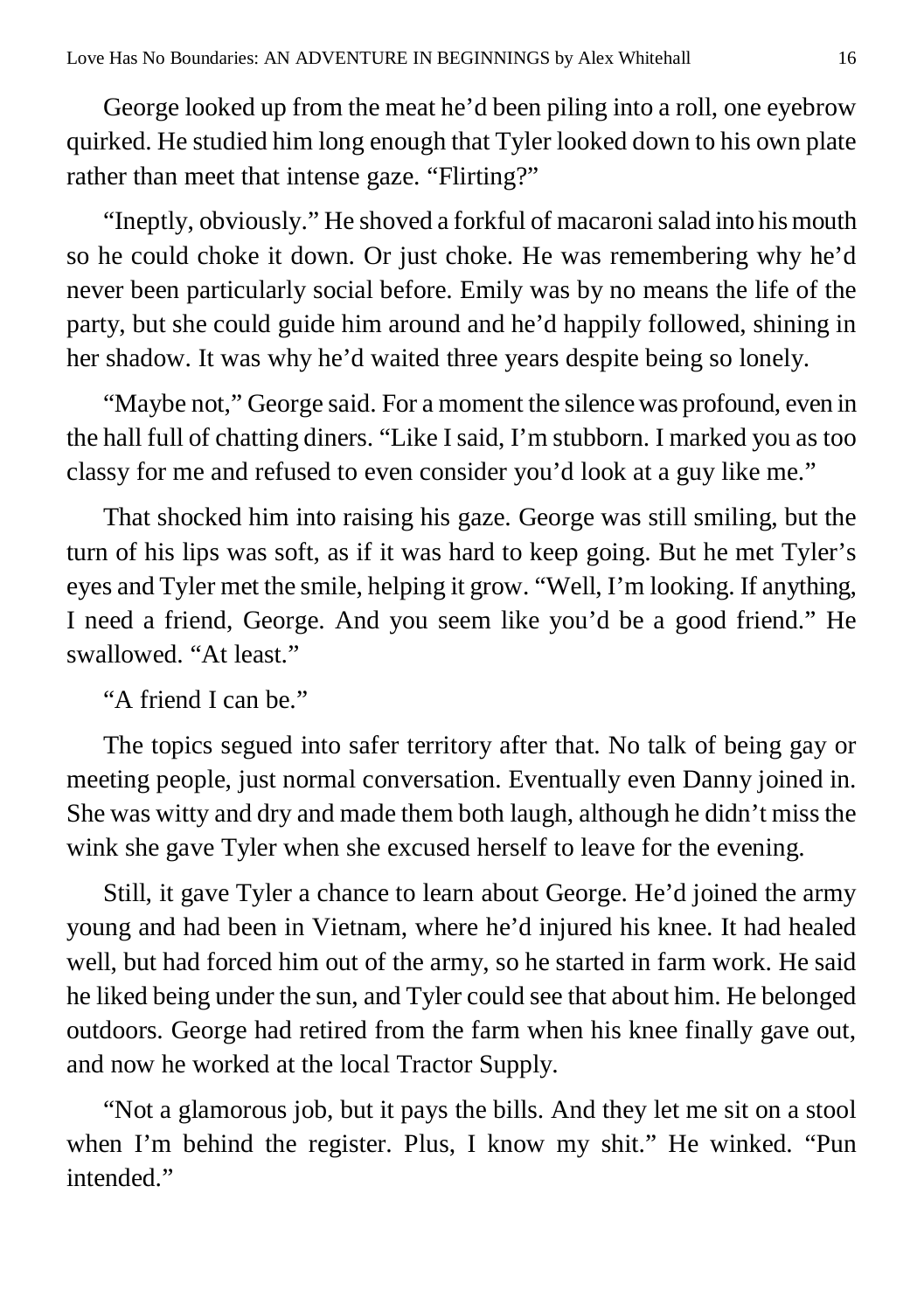Tyler laughed because George inspired that in him. It had been too long. "A job's a job. My work as an architect keeps me busy. Can you even imagine sitting at home being retired?"

#### "Hell no!"

They both laughed at that. Eventually, one day, they'd be too infirm to really do their jobs, but they were young still. If it hadn't been for work, Tyler didn't know how he would have survived after Emily passed away. He probably wouldn't have. But work kept him from rattling around his house, even if it meant dealing with annoyed clients and peevish designers.

After the raffle drawing—neither of them won—they sank back into conversation. But eventually the evening ended, and the workers cleared the buffet and started moving the tables. Tyler startled from the conversation and saw George looking around just as surprised. "I guess it's time to go."

George nodded and glanced at his watch; his eyes widened. Then he stood and grabbed his empty dinner plate. "I'll walk you to your car."

They dumped their plates and pulled on their coats—George was wearing a jean jacket, perfect for the soft cool of late September—then headed to the lot. "Where are you parked?"

Tyler glanced around the mostly empty lot and pointed out his Jeep. Wordlessly, they began journeying over. After the noise of the fire hall, outside seemed tranquil, despite the traffic noises. Tyler broke the silence. "Thank you."

"For?"

"Sitting and talking with me." Tyler pulled the keys from his pocket and clicked the unlock button.

"No need to thank me for that, but you're welcome." They strode the last few feet. "What are you doing Monday night?"

Tyler froze with his hand on the door handle. "After work?" He paused, trying to think if he had anything and came up empty. "Nothing."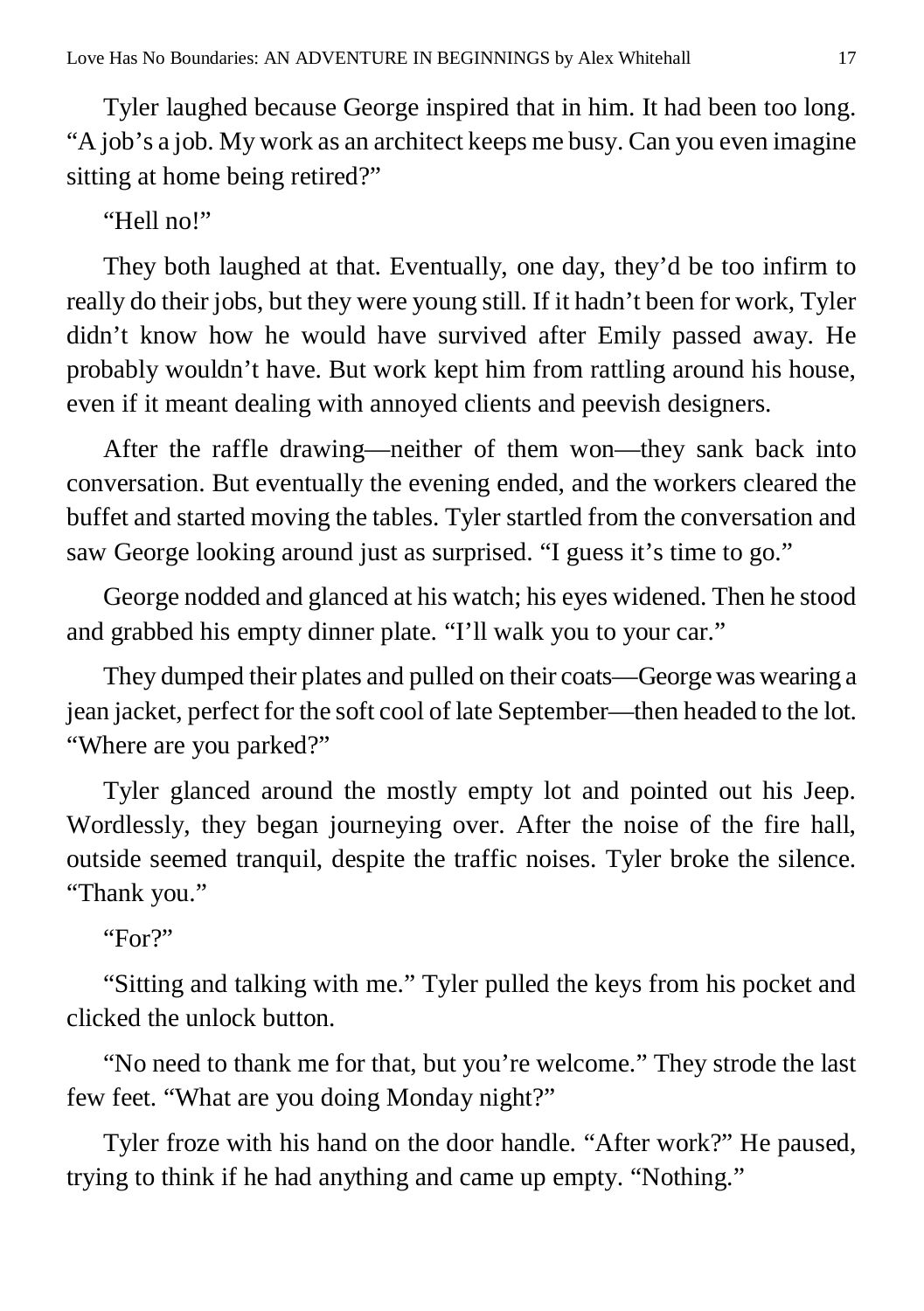"Would you like to grab dinner somewhere? We can continue our conversation. Or we can eat in, if you're nervous."

"Nervous?" he asked… nervously.

George just gave him that winning smile. "If you have any questions you might not feel comfortable asking at Burger King."

"Oh." He sighed with relief and disappointment. It was far too soon, and yet he couldn't help wanting for George to make him nervous. "Wait, Burger King? No offense, but I'm sure we can find somewhere better."

"Wherever." George rolled his eyes. "You want to go or not?"

Tyler wet his lips and nodded. "A pizza parlor just opened on Walnut by Chester Street. If you like pizza. We could meet there."

"Sounds good. Can you make six?"

"I can." He pulled the latch and swung open his door.

"It's a date. See you then." With no other word, George turned and headed to the lonely Jetta sitting in the far corner of the lot. Tyler barely noticed. He was too busy trying to stop his heart from pounding wildly.

\*\*\*\*

It wasn't so much a date as two guys getting together to eat pizza and talk. It was like any other night out with friends. Mostly. Dinner at the burger joint (*not* Burger King) was the same. Laughing, talking, and an undercurrent of sexual attraction. At least on Tyler's end. George was easygoing, funny, and honest. But Tyler wasn't sure he was interested. Being nice didn't mean anything.

And then, after the Asian bistro...

"I'll walk you to your car."

Tyler laughed, because George always walked him to his car. "I *can* manage on my own."

"I know." But George followed him over anyway. That's when Tyler saw they were parked next to one another, and he grinned.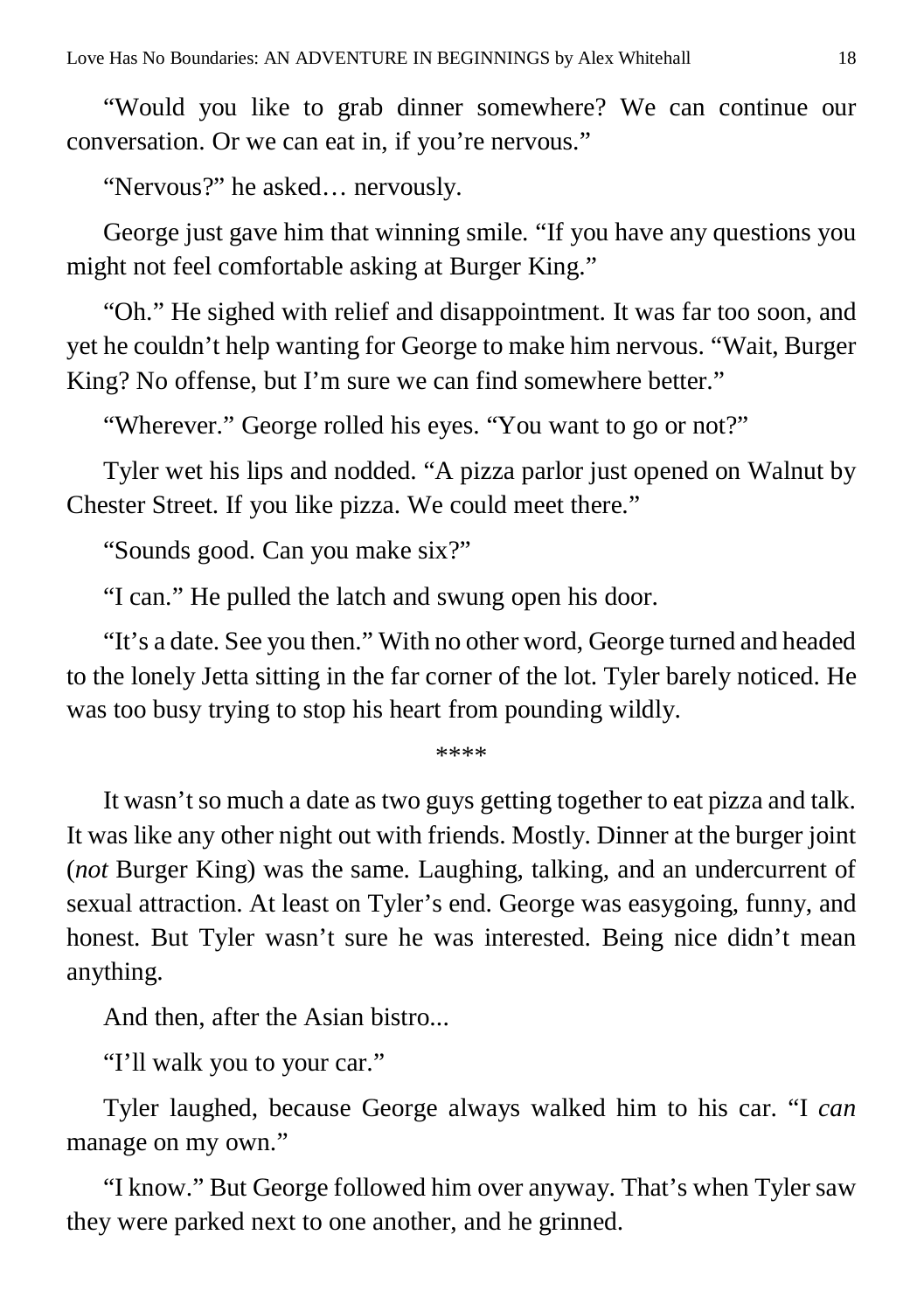"Well played."

"I thought so." George reached over and slid his hand into Tyler's. Tyler jerked in surprise, but gripped his hand when George made to pull it back. "Too fast?"

"So this was a date?"

"I said it was." They stopped at the Jeep, and George stepped closer, leaning his weight on his cane and smiling up at Tyler. "You didn't think it was?"

"I thought you were joking."

The glint in George's eye gave away that he was about to tease Tyler. Tyler's heart leapt in his chest.

"I never joke."

"You joke all the time! It's your best trait."

George laughed. "Really?"

"Really. I'd like someone in my life who makes me laugh." And then he took the plunge. He leaned forward—and down just enough to be familiar listed his head to the right, and brushed his lips over George's. It was a chaste kiss. At least it started that way. Then George parted his lips and Tyler took his welcome for what it was. And for a moment they kissed in the parking lot of the restaurant.

George pulled away first, licked his lips, and crooked his smile at Tyler. "So the hand holding was a good move?"

Tyler chuckled. "I think so." A burst of noise startled him out of the cocoon he'd felt wrapped in, although a quick glance showed only a noisy bunch of kids walking down the sidewalk. He sighed and returned his attention to George.

"Afraid to be seen kissing a man?"

That wasn't what he wanted to be thinking about. He was still reeling from the knowledge that he'd actually kissed a man. And part of him felt young and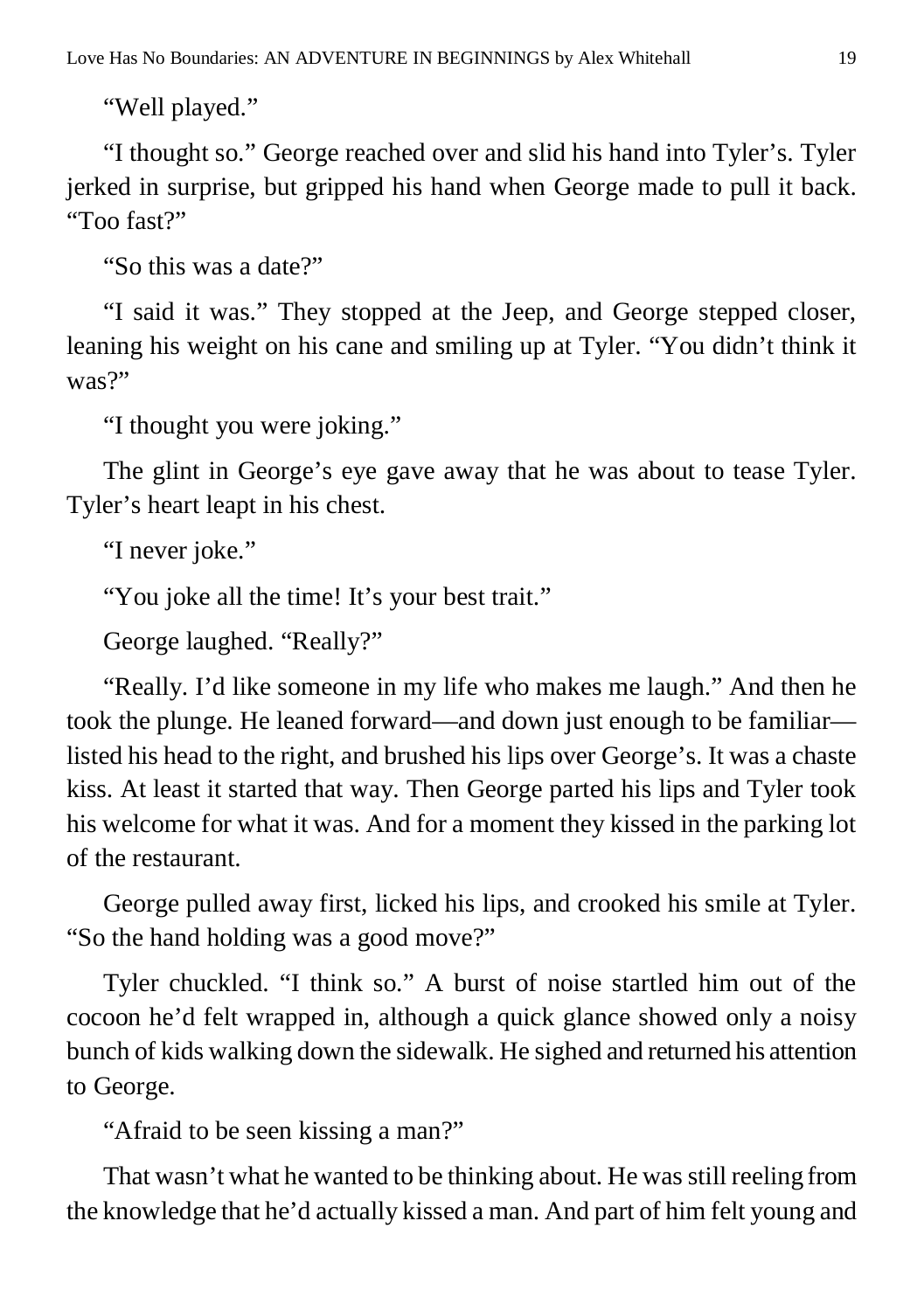reckless and wanted to lean down and kiss him again. To feel the rough scrape of their chins brushing. But he answered George's question, fighting through the swirl of emotions to be honest. "A little. Maybe not so much afraid, as…" He laughed breathily. "It's like going on a rollercoaster. It's terrifying and uncertain, but that doesn't mean I won't enjoy it."

That description lit George's eyes and tweaked the corners of his lips. "I like that answer."

"Good." Tyler breathed. "So, tomorrow's Saturday." George grinned knowingly, but made Tyler actually say it. "Would you like to get together tomorrow? As a date."

"I would. Are you up to coming over to my house? I could cook dinner for us."

Tyler's heart tripped over itself. There was an offer lying in those words, more than just dinner. But maybe it was just a promise of a languid kiss good night, and not... something else. Either way, he wouldn't know if he didn't reach out and grab what he wanted. Much like the kiss, he took the plunge. "Yes."

And was rewarded with George's grin blossoming even larger. "Excellent!"

There was a shuffle to get paper so George could write down his address. And then was the moment they would go their separate ways for the night. Only Tyler wasn't getting in his car and George wasn't moving. His heart thumped. George reached up, slid his hand behind Tyler's neck, and guided him down for another kiss.

"Good night, Tyler."

"Good night."

George's smile was mellow and pleased as he turned and headed to his car. Tyler got into his own, slid the key in the ignition, and let the engine roar to life.

It was a good night, indeed.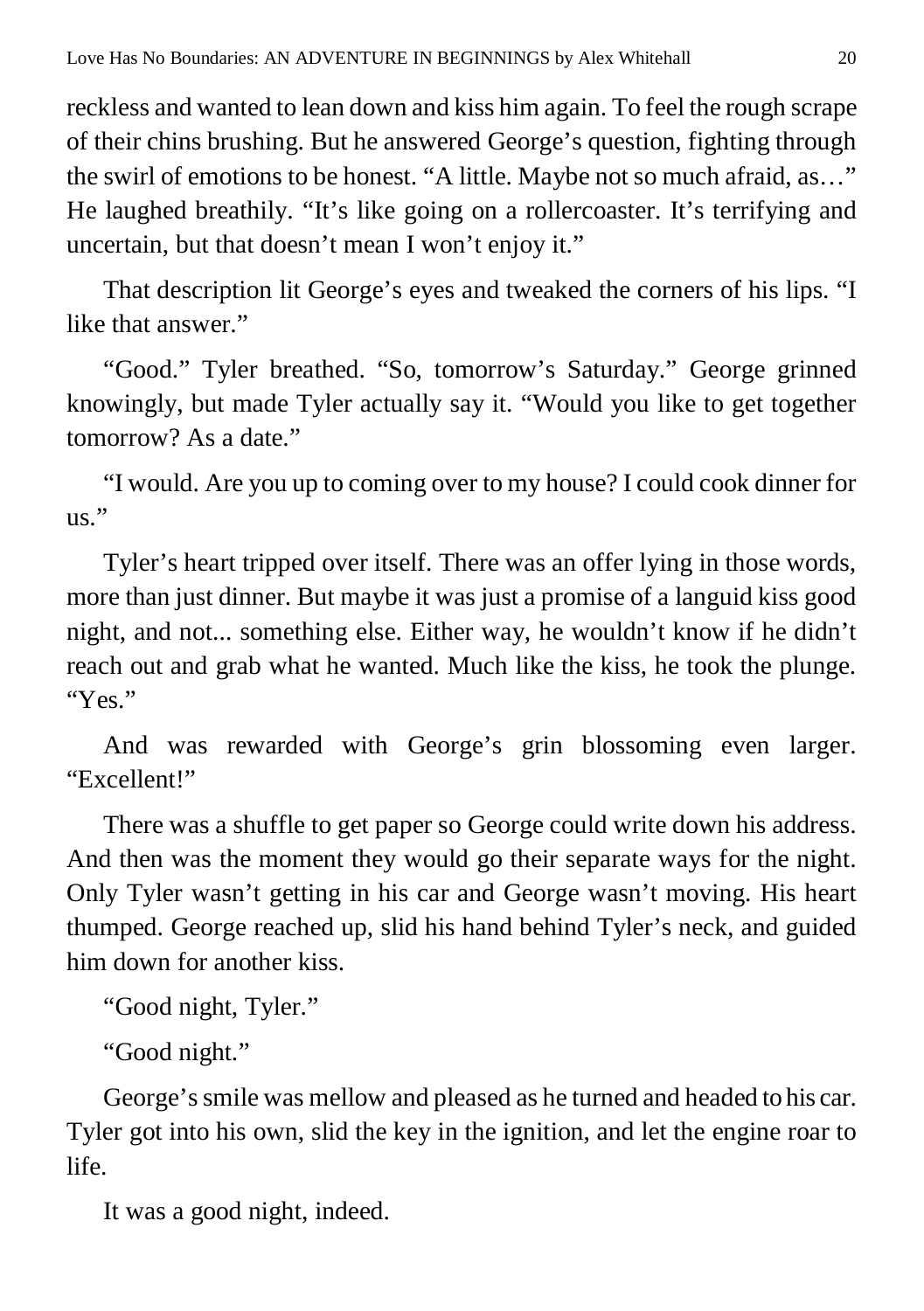#### \*\*\*\*

George's white rancher had dark green shutters and a sizeable yard with a low metal fence surrounding the back, obviously for the foster dogs to run. As Tyler pulled into the driveway, the sunlight glittered off the windows and a curtain over a front window moved. He parked the Jeep and took a deep breath before killing the engine.

He'd replayed their last kiss in his mind since yesterday, the feel of George's fingers against the back of his neck, and the raw passions it evoked. If he hadn't suspected his interest in men before that, it would have awoken him to the startling realization. Now he was certain. He took another deep breath and got out of his car.

The front door opened as he stepped on the porch, and George stood there, weight resting on his cane, his lips curled in a smirk. A short-legged bulldog sat at his feet on a leash, his entire butt wagging with his short excuse of a tail. "Hello. Come on in."

"Hello. Thanks. And is this Rufus?"

"Yes. He still tries to sneak out open doors, so I like to put the leash on. You won't mind him running around, will you?"

Tyler stepped inside and closed the door behind him, kneeling down to let Rufus sniff his hand. "That's fine." He laughed when the dog licked him, entire butt still wiggling. Tyler stood. "How are you?"

"Good. Spent the day woodworking. How about you?"

"I met with Gretta for brunch," he admitted. "And then she dragged me shopping with her. Her husband Max hates shopping and I just like spending time with my daughter."

"That sounds like a nice way to spend your day." They headed into the kitchen, where a casserole sat on the stove top. "Do they know..." George paused as he pulled down two plates, then glanced over his shoulder and studied Tyler's face. "Do they know you're dating?"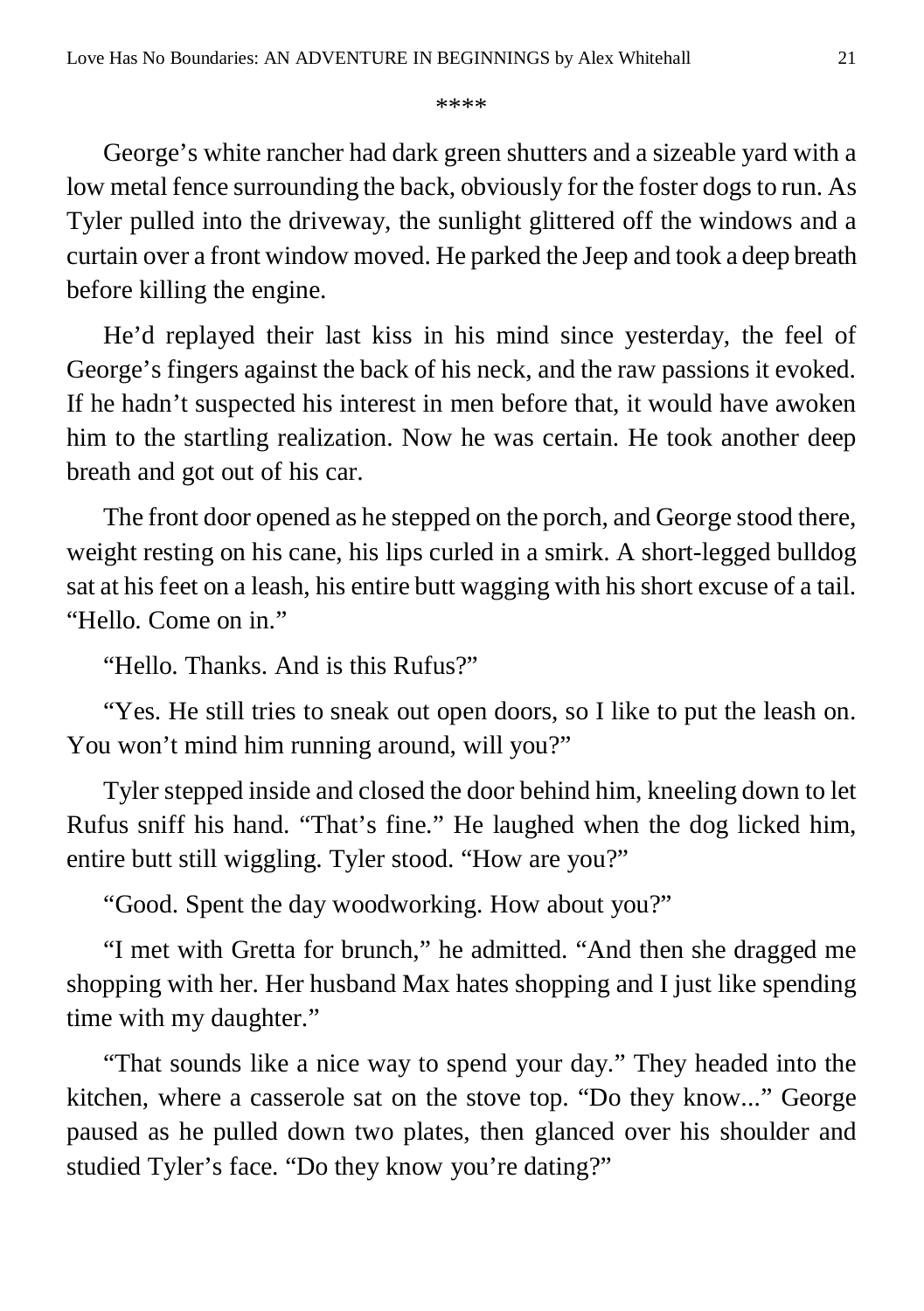"I really hate how blunt you are sometimes." He inhaled. Exhaled. "Gretta knows I've been seeing someone. She's been pushing me to get out more for a while. My son Tom is struggling with the idea of me—well, I suppose of me 'moving on.'" He shook his head. "But no, I haven't told them it's a man I find myself dating. I know I'll have to, but…"

He didn't know how to finish that sentence, but George did it for him. "It's a lot. I understand. Come on over and show me how much ziti you want."

"Just like that?"

"What?"

"It's okay, just like that? I was expecting… I guess I figured you'd be offended."

George chuckled and reached over, grabbed Tyler's hand, and pulled him closer to the stove. "Two kisses is a lot to take a giant leap on. Now come on, how much do you want?"

They dished out the pasta casserole, found room on their plates for salad, and filled drinks before settling at the table. Rufus, freed from his leash, was always underfoot, but they both survived. Then he took up begging.

"How old is he?" Tyler nudged the two paws off his lap with his elbow.

"Old enough to know better, but we don't think his previous house had much use for rules. He's about seven, though you wouldn't guess it, would you?"

Tyler chuckled, ignoring the pouting dog staring up at him. "I wouldn't know. I haven't had a dog since old Bonkers died my first year in college. I never felt like I was home enough, and now there's Moriarty."

"He doesn't like dogs?"

"I'm not sure." He laughed. "I'm not sure he particularly likes *me*, let alone a dog. Emily found him and took him in. I think she needed someone to coddle after the kids left. And he only really ever let her do that. He and I have more of a truce."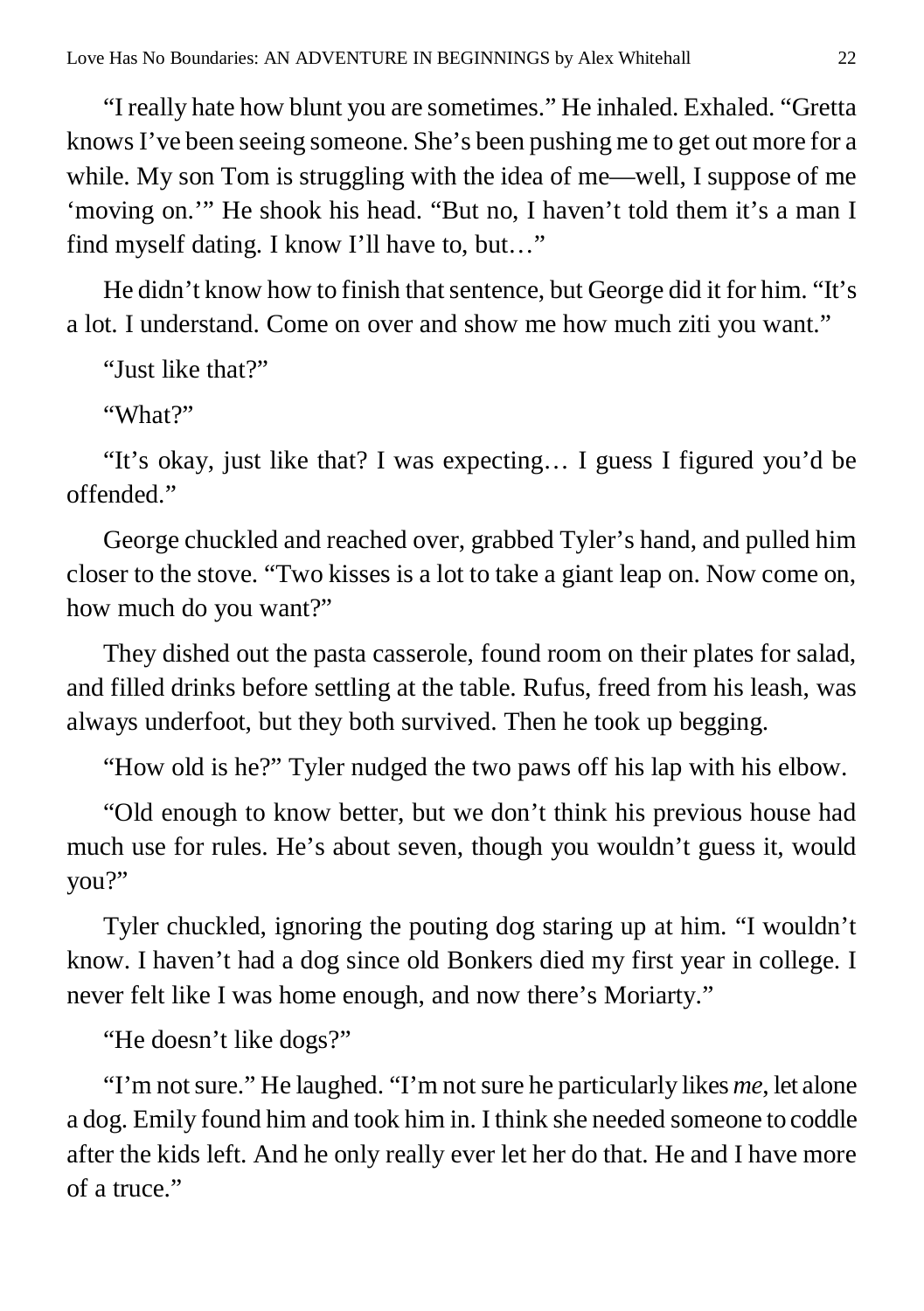The food was good, but it was the company that made dinner so enjoyable, as cliché as that sounded. As bad as a line from one of those romantic comedies Emily always watched. He winced at the thought of her.

"Something wrong?"

"No." Aside from thinking of his wife while courting a man. "No, just… thinking."

George nodded. "So, how is that couple from Hell you've been working with $?$ "

Tyler groaned. "Still hellish. I can understand them wanting everything just right for their home, but they changed their opinion—and the design—on the back porch three times this week. Thankfully we're not far enough along for it to be a major issue, but I'm starting to think they believe they are the only project we're working on."

"What?" George mocked surprise. "You're not there just for their beck and call?"

"Unfortunately for them, no. I told my boss if they called me again I wasn't going to answer. He told me they'd just call again or leave a message." Tyler grinned. "I told him that technology is very confusing and that message might just get deleted."

"And what did he say to that?"

"Not much, he was too busy laughing. He knows I was one of the first in the company to start working with the computerized visuals program."

"You must be tech-savvy then."

"Well…" He laughed, brushing a hand through his hair before slicing off another bite of ziti. "If I sit down and focus on learning it, I'm good. But otherwise not so much. Gretta got me a computer for Christmas two years ago and the only time I use it is when she is forcing me to video chat with her or to check e-mail. The grandkids use it more than I do."

"More than I've done. But I was never good at sitting down and wasting the day staring at a screen."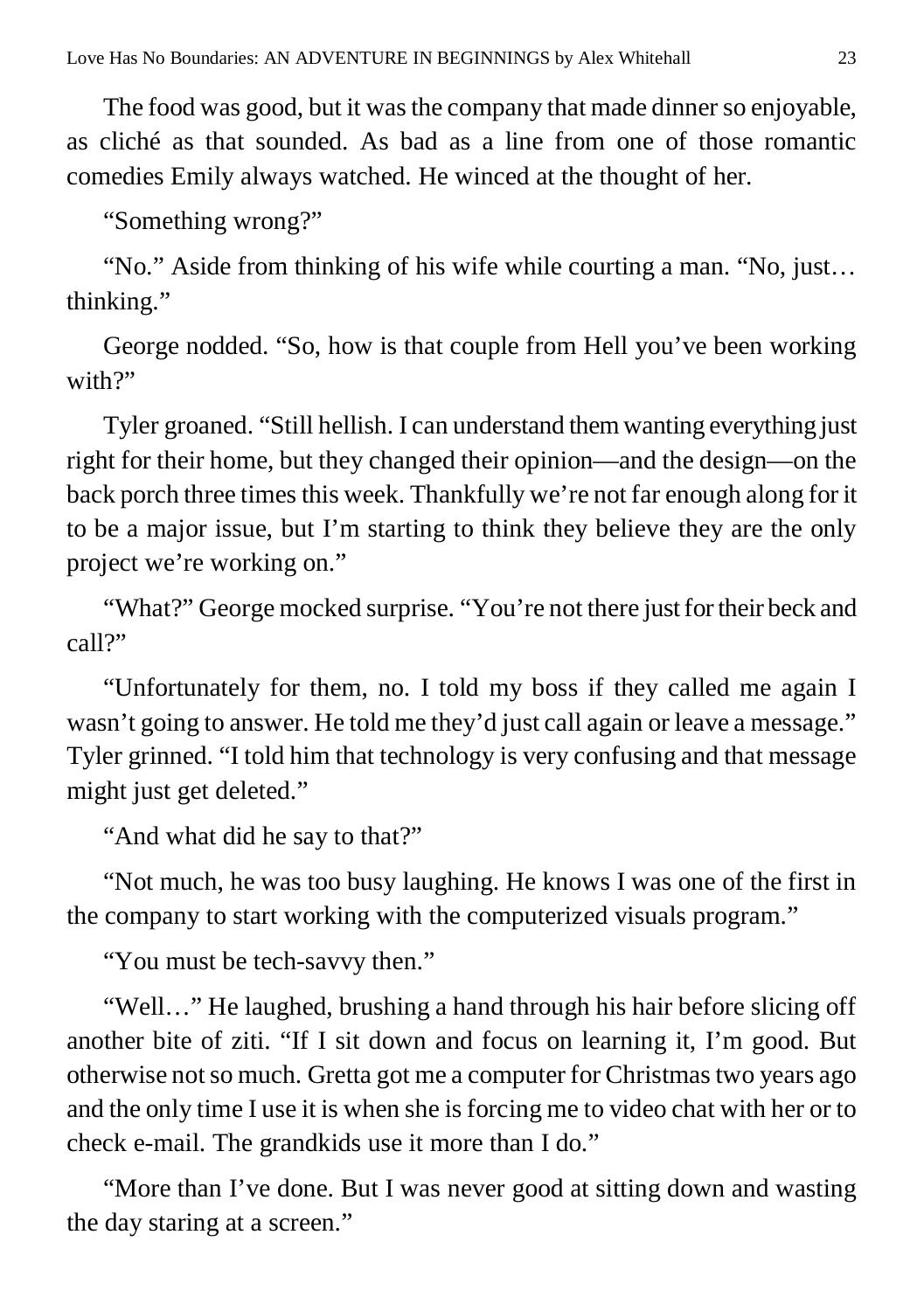"No television?"

George snorted, grinning. "Watching *NCIS* is not wasting the day."

They talked through dinner, walking Rufus, and then washing up the dishes—Tyler insisted on helping. Once everything was in the drying rack, George leaned against the counter, resting his leg, and watched Tyler finish drying his hands and hang up the towel.

"If you have some time, we could watch a movie. Or go out and see one. Or would you prefer bowling?"

Tyler shrugged, stepped closer, his breath catching in his throat. George smiled, reached out to hold Tyler's hips, then pulled him forward so they were flush. It forced the air from Tyler's lungs, but his own hands found themselves resting on George's biceps. Warmth flooded his front, the heat from George, from their proximity, and from the feeling of a man's penis pressed against him, even with the clothing between them.

"Not bowling then," George said.

Tyler shook his head. "I'm good with staying in and watching a movie."

"Good." George tilted his head up and Tyler leaned down to meet his lips. Tomato and basil and the slide of warm tongue. He shivered when George's hands grazed upward, staying outside of his shirt but teasing his skin with the barest touch. The kiss melted, transformed, took many shapes until it finally was just the flutter of lips like butterflies.

"So. Movie?"

George kissed his chin. "What do you want to watch?"

"What do you have? Something we won't have to pay attention to?"

George chuckled, his breath washing over Tyler's lips. He slid his arms so they encircled Tyler, keeping them snug before he scraped their chins together. "And what do you have in mind instead?"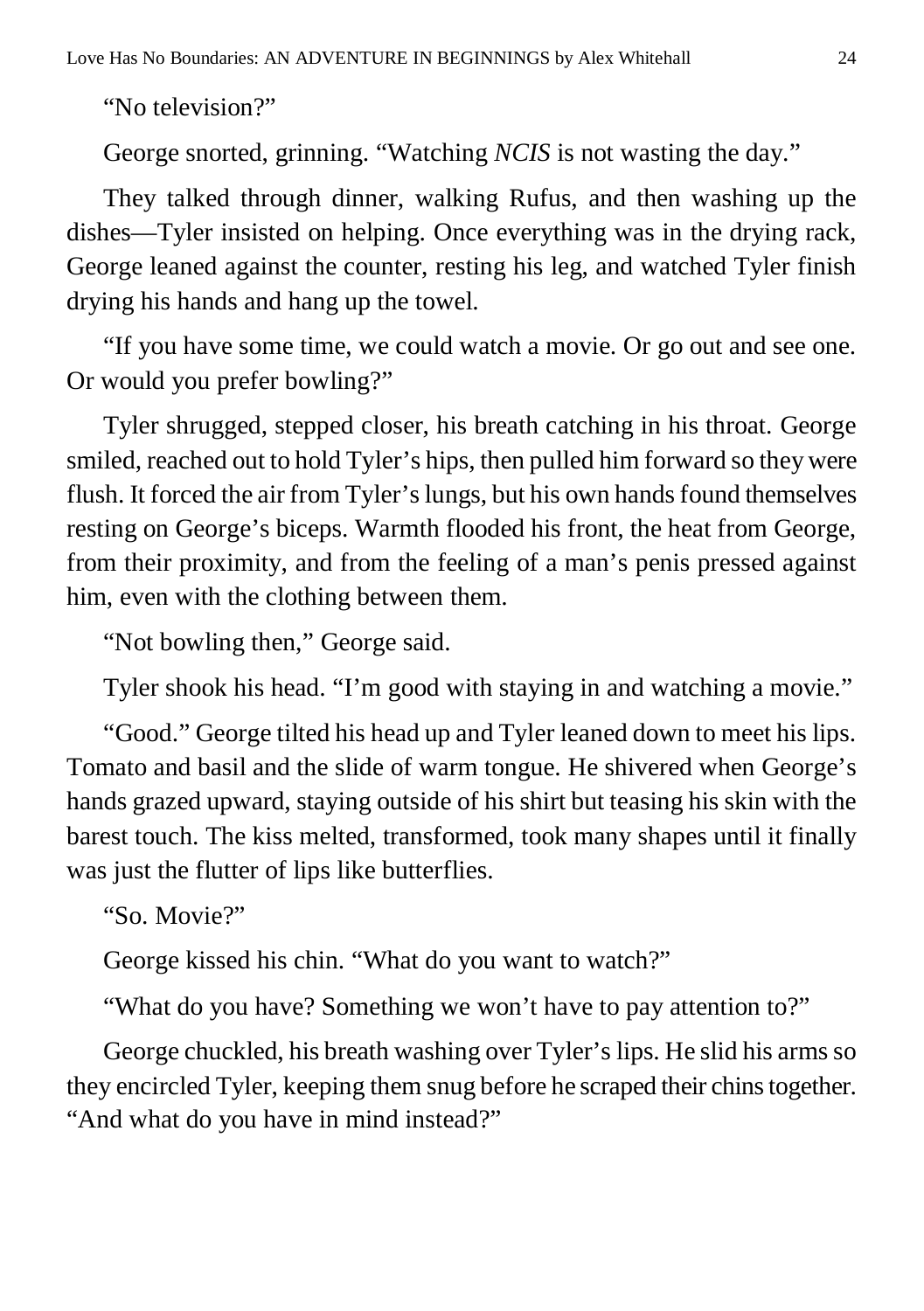His heart pounded, his head was dizzy, and his body tingled. "I was hoping for a few more kisses." He demonstrated, letting the kiss linger lightly across their lips. "If that's okay."

"More than okay." He slid his arms down to Tyler's hips, gently separated their connection there, then drew the fingers of his left hand down Tyler's arm before clasping their hands together. "Shall we?"

He grabbed his cane and led Tyler down the hall into a simply furnished den. The walls were a dusty green, with plain gray curtains and white blinds over the windows. The centerpiece was the extra-large brown leather couch and the television it was aimed at. Rufus had already run in and curled up on his doggy bed, his big brown eyes watching them.

They went over to a cupboard and George opened the doors, revealing two rows of DVDs and four of VHS tapes. "This is everything. From *The Hunt for Red October* to *Grosse Pointe Blank*. Just don't tell Marcus and Luke about that."

Tyler snorted. "What's wrong with it?"

"Film snobs." George shrugged. "So what's your poison?"

Tyler scanned the titles, then grinned and slid a DVD off the shelf, flipping it in his fingers to show George the cover. He grinned when George rolled his eyes. "I wouldn't have expected this here."

"*Love, Actually* is good." He snatched it from Tyler and headed to the TV. "And for that, we're watching it."

"Good. That's why I picked it out."

George made a big production of huffing and complaining, but he was smiling the entire time. He slid in the disc, grabbed the necessary remotes, then joined Tyler on the couch. It was a big couch. They could have easily sat on opposite ends and not been anywhere near each other. But what was the fun in that? Tyler had plopped himself smack-dab in the center and George fit himself right beside him.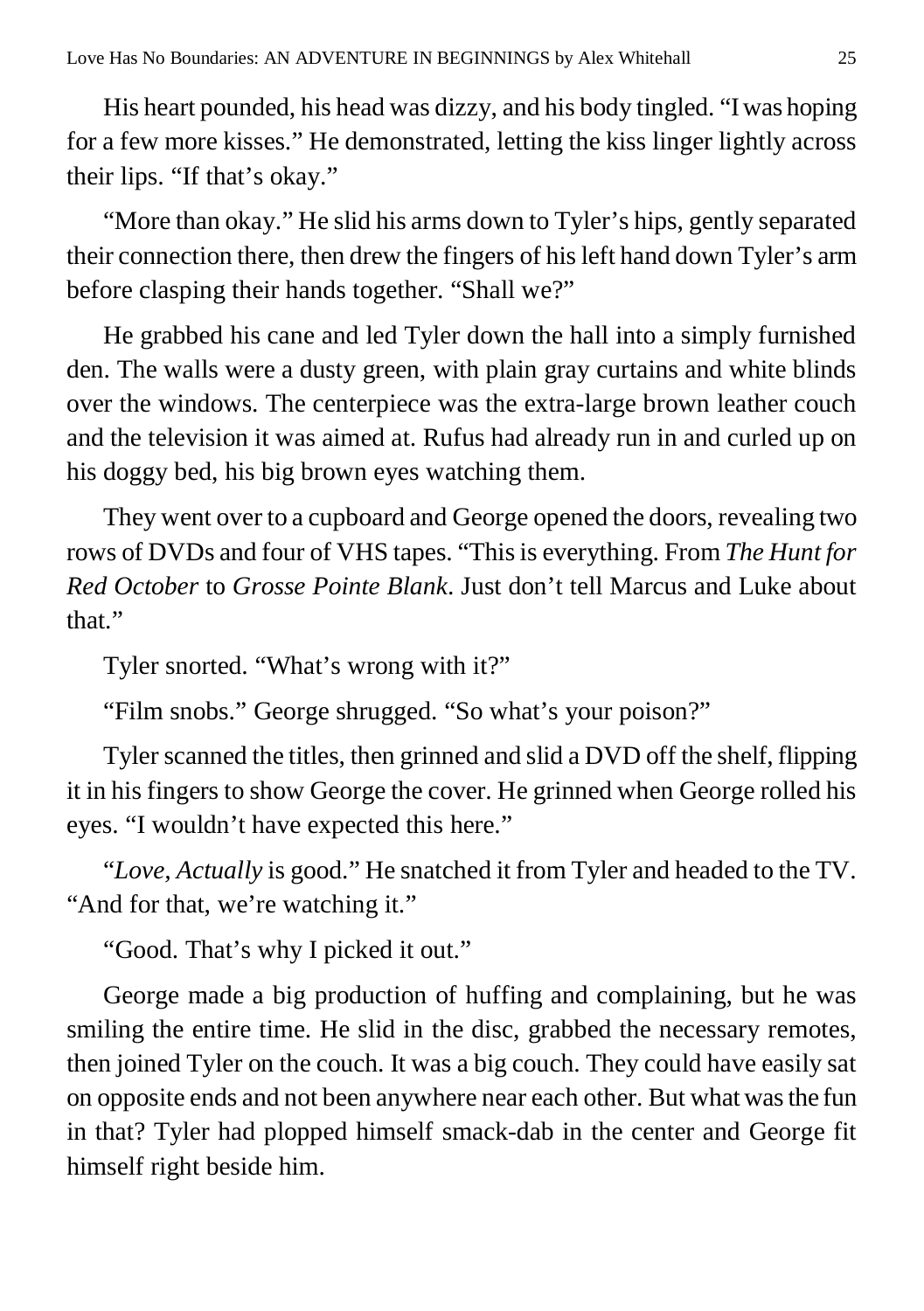George flicked through the opening sequence, made sure the volume was loud enough, then hit play and slid the remotes onto the glass-topped coffee table. George settled back, nestled his shoulder against him, and laid his hand on Tyler's thigh. Tyler's chest tightened, his heart thumped in his chest, and then he covered George's hand with his own.

On the screen, lives unfolded. Weddings were celebrated, deaths were mourned, and romances were shattered. And people met. Tyler kept his eyes on the screen but dragged his fingers against the back of George's, the tips gliding between his digits until they were interlocked. George turned their hands, twisting his so their palms met. Tyler could feel the rough calluses as George traced fingers over skin. The touch was light; it tingled up his arm to his chest and drew his eyes down. Their skin was contrasted by roughness, years in the sun, and the abuse of life.

Hands that had built. Hands that had fed. Hands that might have killed. Tyler hadn't asked about George's time in Vietnam, he'd just listened to what he'd been told and heard the pain as George explained his knee injury and the long journey to heal. George wasn't an army man, although he'd served proudly. Working the earth, handling animals, building those calluses, that was George.

He lifted their hands to brush his lips against George's knuckles, then lowered them and turned his head. Their lips met, a brush, a kiss, and then George was sliding his free hand along Tyler's neck, turning their bodies so they could press closer. Lips, hands, chest. The kisses dropped from his lips and trickled down his jaw to follow his throat to the cotton-blend that covered his torso.

As the rough of George's cheek stroked up his neck, Tyler kissed his temple, then ear and finally mouth again. They kissed, and touched, and sometimes even watched the movie. Hands wandered, but by the time the credits rolled, they were both still dressed. At least once the shirts had been pulled back down.

"Did you enjoy the movie?"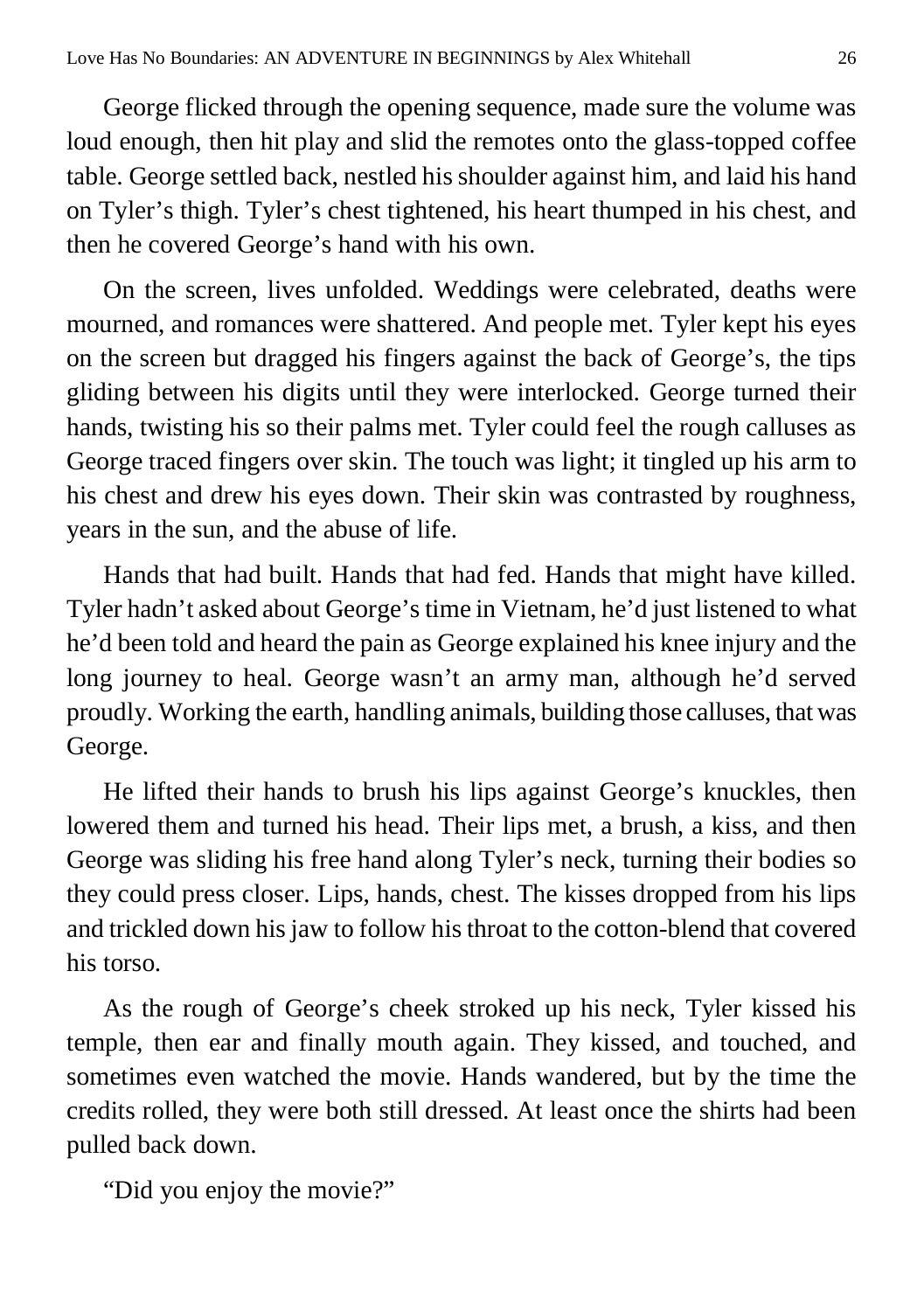Tyler chuckled and tucked his head against George's shoulder. "I think I enjoyed it even more this time than the first time."

"Oh?"

He nodded, then sat up, pulling George up with him so they were once again sitting side by side. "It was a nice evening."

George winced. "But?"

"But I should probably be going." He tucked his hand behind George's neck and pulled him forward for a soft kiss. "But maybe this week you could come over and meet Moriarty."

George smiled, and it was worth all the butterflies in his stomach just to see that.

\*\*\*\*

Against all odds, Moriarty *liked* George. Not that George was unlikeable, but Moriarty tended to look askance at anything Tyler brought home that wasn't food. He wasn't sure if it was a good sign that the cat liked George, but Tyler didn't really believe in signs anyway, so he decided to take the cat's approval as confirmation that he was doing right.

Not always easy, but right.

Gretta had stopped by one evening without calling first, so she met George. She'd glanced between them, a smile lighting up her face, and kept her mouth shut. At least while George was there. She'd called her father the next morning to gush how happy she was that he'd found a new *friend*. Emphasis hers. He'd asked, and she'd said it was a little odd to think about her daddy with a man, but she just wanted him happy.

And George made him happy.

Of course she told Tom, who had called, flustered and uneasy. Tom wasn't as excited as Gretta had been—who would be?—but he'd begrudgingly admitted he was glad Tyler had someone to keep him company.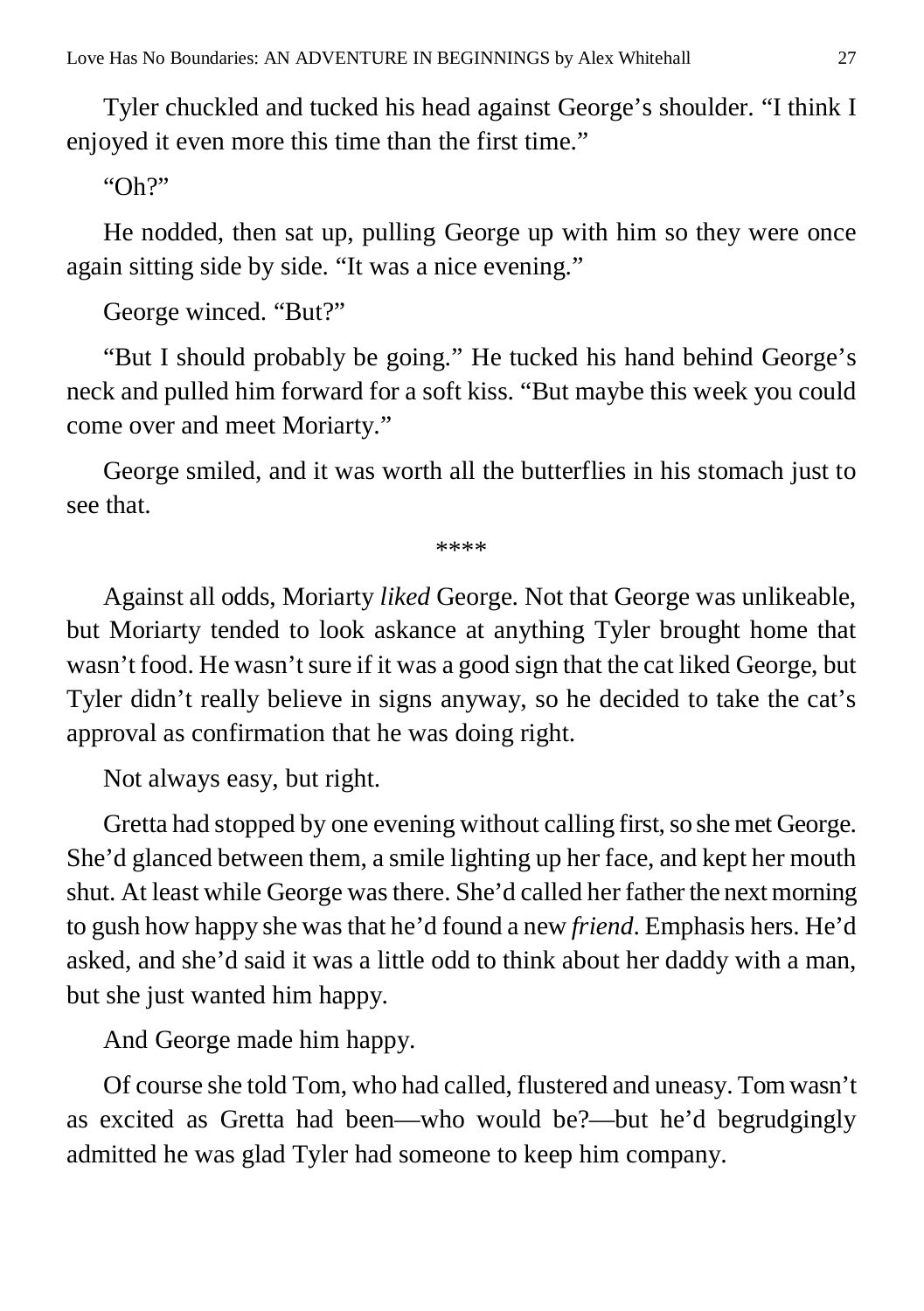Tyler wasn't sure he'd blushed more in his entire life as he had during those conversations, but once they were done, he almost fainted in relief. He'd expected drama and arguments, and he'd gotten acceptance, each in their own way. He told George about it the next time they got together, over shrimp scampi which Rufus begged ruthlessly for.

"So none of the kids mind?"

"It appears not. For the most part. Tom'll come around. I think he'll like you." He swallowed. "If you want to meet him."

"I do. Gretta was very nice. I liked… seeing your family." He chuckled and rubbed the back of his head. "I love the family I've made, but there's something special about relatives, even if they drive you crazy. Maybe it's because they drive you crazy and you still stick around. Or maybe not. I don't know. Don't mind me."

"You don't have any nieces or nephews?"

A cloud covered George's face. "My sister died in childbirth along with the baby. So no, no family."

Tyler nodded. He'd known that most of George's family had distanced themselves when he'd come out, but it made his chest ache to think that he'd been alone all those years.

"Not blood, at least. I'm godfather to all of Lucy and Olivia's brood. All five. And I get to play at Uncle George there. And Great-Uncle George too, now." The sun broke out over his face. Maybe he wasn't as lonely as Tyler had thought. Maybe he was only as lonely as Tyler had been these last three years.

"Congratulations." He lifted his glass of milk and they clinked in a toast, then broke down laughing.

After dinner Tyler headed toward the living room for their usual couch session, but George caught his hand in the archway. He turned back, brow raised, and found George smiling like the Cheshire cat, a glint in his eyes.

"What?"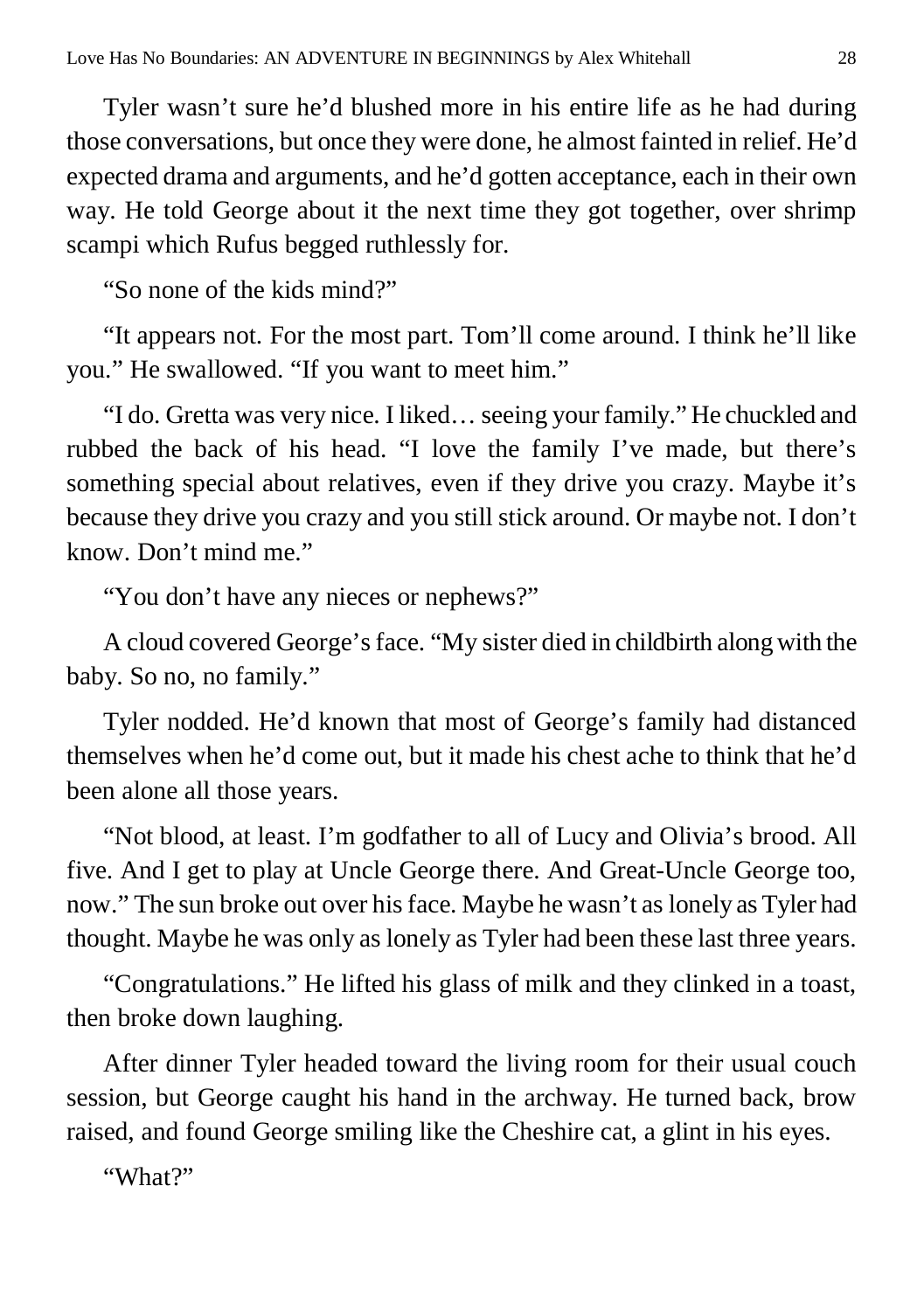He stepped forward and pulled Tyler to him until they were divided only by cloth. "I thought you might like to see more of the house."

Thank God he was in good shape, because if not, that would have stopped his heart. "Yeah?"

"If you want."

"I want." Suddenly he nothing but wanted. All their previous evenings together had kept them dressed, hands wandering under shirts and over crotches, but never further than that. He'd been grateful, he had. But he was also curious. He slid his free arm around George's waist and relaxed into the heat of his body.

George chuckled. "It's hard to show you the rest of the house like this."

"Spoilsport." But Tyler released him, stepping back just far enough that George could turn and head down the hall, drawing him along with his hand.

"Bathroom," he indicated with a tip of his head, although Tyler had already seen it. "Spare-room-slash-office-slash-weight room." Another tip. "And my bedroom." He used his cane to push open the door.

A queen-size bed captured the focus of the room, with two large dressers flanking it on either side. It was covered in a navy blue comforter, folded back to reveal off-white sheets and two pillows, although one had a dent where George slept. Tyler appreciated the dark, relaxing colors and the complementary wood.

But part of him could only think how he'd never slept in a bed with someone besides his wife in over thirty years.

George squeezed his hand. "Would you like to come in?"

He did, but he couldn't move. He was frozen on the threshold, staring at the bed, clamped on George's hand. Words died before his brain could even form them. Was he betraying his wife? Their marriage? What had he been thinking, starting something with George?

"Breathe"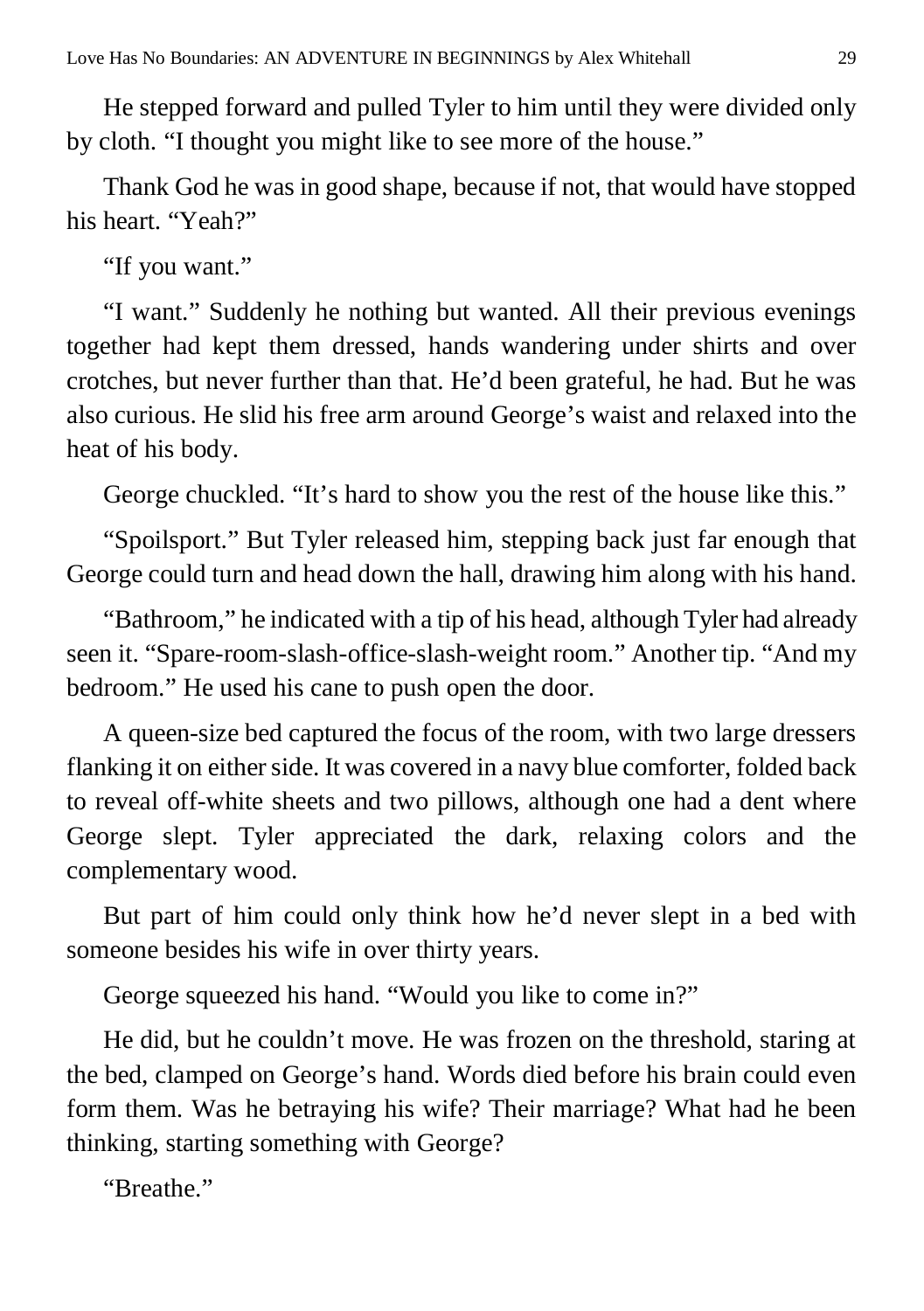He gasped and tore his eyes from the bed to George, who leaned his cane against his thigh so he could cup Tyler's jaw. He brushed his thumb over his chin and lips, then settled it, stroking his cheek. "It's okay. Let's go back and watch a movie."

A movie. As if he could just forget the expanse of cream sheets and the vision of George lying there, his tanned skin a heady contrast. And skin that didn't see the sun finally exposed to Tyler's eyes as they revealed themselves to each other. As if that thought could be forgotten.

No more than he could forget his wife's apple-scented skin and the tickle of her nails when she trailed them down his back. Her flowing brown curls that she'd let age naturally, even when it looked ridiculous—by her account. Or her soft kisses.

Lips sealed over his. Soft with a hint of sharpness, the gruff of skin shaved several hours ago. Stunning blue eyes held him. George. He inhaled, capturing a new scent in memory with the kisses. Woody. An apple tree, he thought to himself and smiled, breaking the kiss with a tremulous laugh. He swallowed. "I don't want to watch a movie."

"But it's too soon." It wasn't a question, but uncertainty lingered in George's expression. Tyler shook his head.

"It's a lot. But we should at least go sit down, you're going to hurt your knee like this."

George nodded, letting his fingers slip away from Tyler to grab his cane. He turned to head back to the living room, and this time it was Tyler stopping him. He tugged George's hand until he turned around, then Tyler led George into his own bedroom. His heart was pounding in his chest, but it relaxed when George sat on the bed, the tension draining out of his shoulders as the weight left his leg. "You'd think after all this time I'd know when I've pushed it too long. Shouldn't have taken Rufus on that walk today."

"If you hadn't, he would have been bouncing as high as the dinner table in his excitement." He sat down to George's left and slid his hand from his thigh down to his knee. "How bad does it hurt?"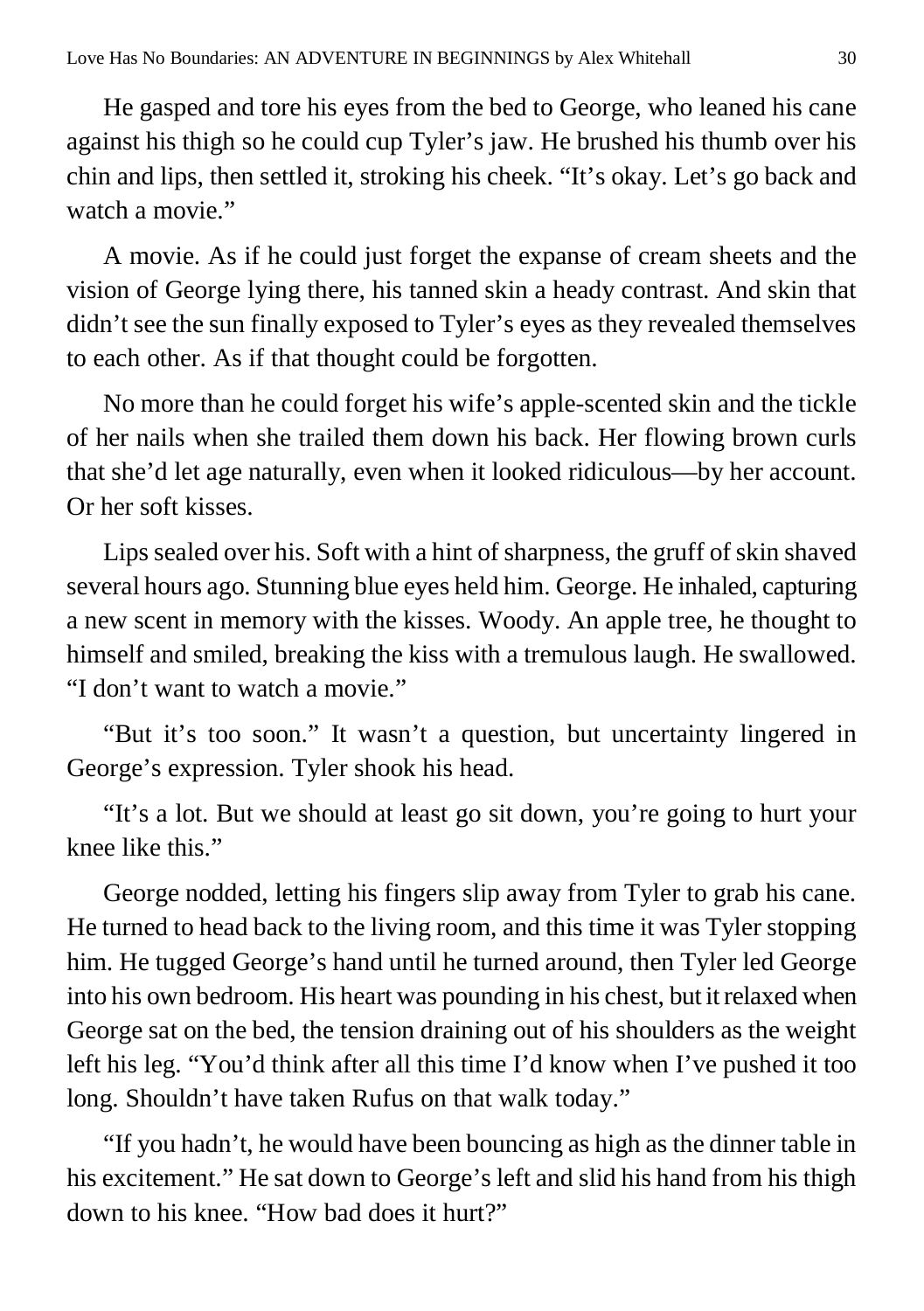"Just an ache. It already feels better just taking the weight off." George folded his hand over Tyler's and gave it a squeeze. "Thank you."

"Go on, lie back." He gave a nudge with his shoulder, then sank to the floor so he was kneeling at George's feet, one hand still on his knee. He gave it a squeeze. "I'll rub the tension out of it."

George studied his face, searching for something, then he nodded, inhaled, and leaned back on the bed with a deep exhale, lifting his hand off Tyler's. And then George was stretched out before him like an offering, the bulge in his jeans more noticeable from this position. Tyler swallowed and yanked his eyes back to his own hand on George's knee and forced himself to rub the joint and massage the surrounding muscles.

George sighed and hummed when he hit a particularly sensitive spot, and so he proceeded to ease out the ache there. Tyler also sighed as the tension slipped away. This felt familiar. This he could do. Slowly his eyes rose from where his hands worked, up the long stretch of thigh to the even more prominent bulge and then to George's hands fisting the cloth of his shirt over his stomach.

"It doesn't hurt, does it?"

"No," he grunted. "Feels good."

"Good." He stopped the massage and just smoothed his warm hands over the joint for a moment. Then he breathed. And slid his hands up George's thigh, lightly working the muscles as he went until his hand cupped crotch, and George's eyes flew open.

"Tyler?"

"Yes." He rubbed his thumb along the ridge of the pants, dragging his fingers a little farther up so his palm pressed in, and grabbed the zipper with his pointer and middle finger. Before he could think, and before George could speak, Tyler pressed in the heel of his hand and dragged the zipper down.

"You don't have to—"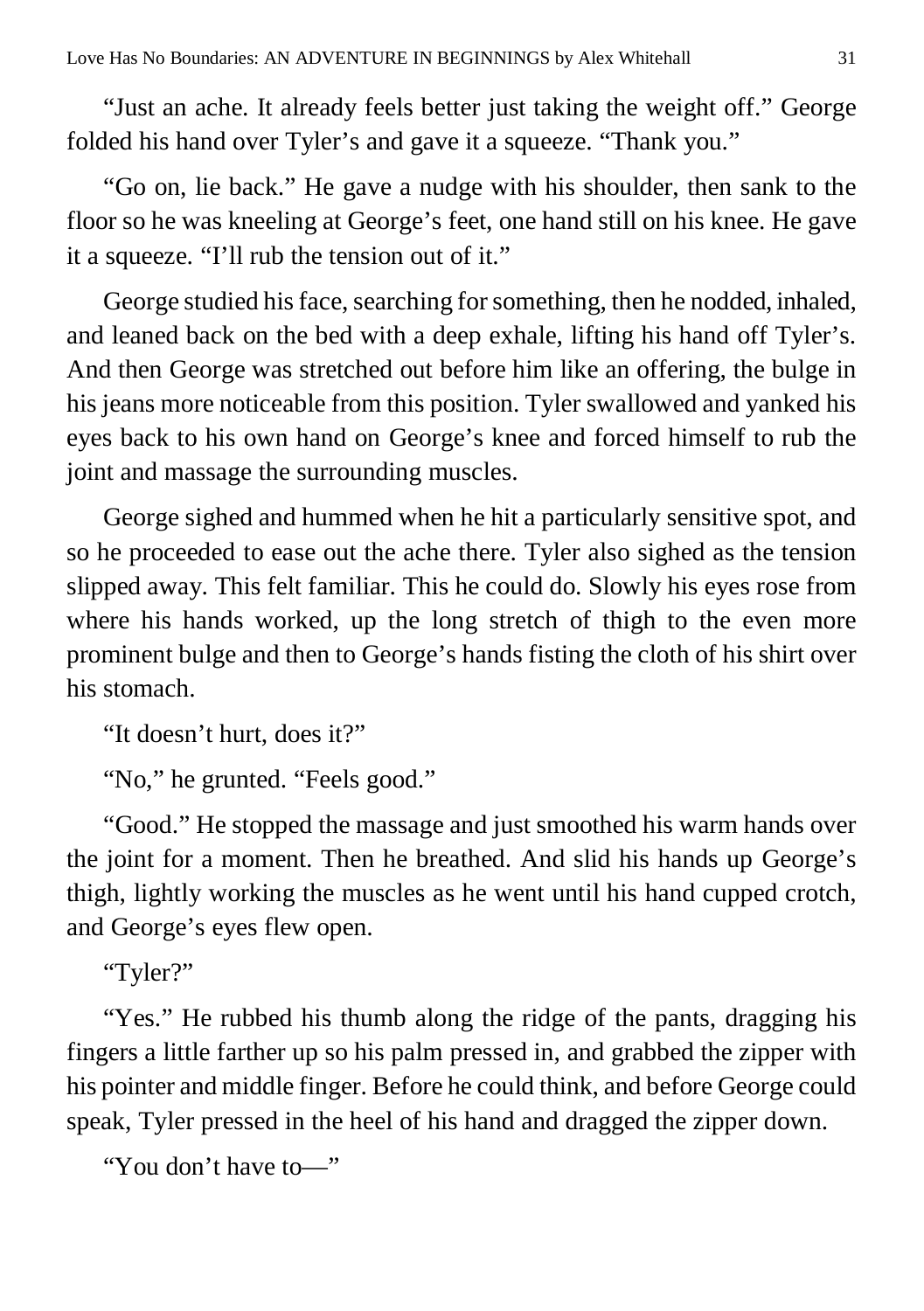"George." Tyler cut him off, undoing the button of his jeans as distraction. "My heart is pounding. I'm terrified. But I'm also pretty hard and I—" He choked. On air. On terror. On want. "I've been dreaming about tasting you and I… I think I can handle this."

George's hand covered the fingers slipping into his pants. "As long as you're sure."

It was ridiculous, but because he wasn't *on* the bed, sharing the bed with someone else, everything seemed okay. "I'm sure. Can we…" And damn if asking wasn't harder than just doing. "Lift your hips?" George did and Tyler tugged down his jeans and underwear to midthigh. And after that, he could look at nothing but George's package.

Of course it wasn't the first dick he'd seen. If he hadn't before now, the Internet would have shown him that. But it was the first, aside from his own, that he brushed with his fingers, circled with his hand, and stroked. George moaned and thumped his hands against the mattress, inhaling deeply. Tyler thought he was going to say something, but when no words came, he slid his hand back down, mesmerized by the feel of another man's dick in his hand, the heat and the colors and the smells.

He leaned forward, letting his breath tease over the heated skin before he inhaled, taking in the aroma. His hand worked, the skin sliding beneath his touch, George's dick hardening with each stroke. When he looked up, George was staring down at him, his hands bunched in the covers, his eyes dark with pleasure. "Want to come up?"

He didn't so much answer as lean down and swipe the width of his tongue against the tip of George's dick. The flavors burst across his taste buds, pretty much what he expected them to taste like—but he was surprised by how much they turned him on. He pressed the heel of his free hand into his crotch and wrapped his mouth around the head, his hand giving little strokes to the base.

George groaned and Tyler let a little more slide into his mouth, his tongue pressing against the head to keep it from moving too fast. It *tasted* good. It *felt* good. It filled him and made his dick fill just as much. He let his tongue slide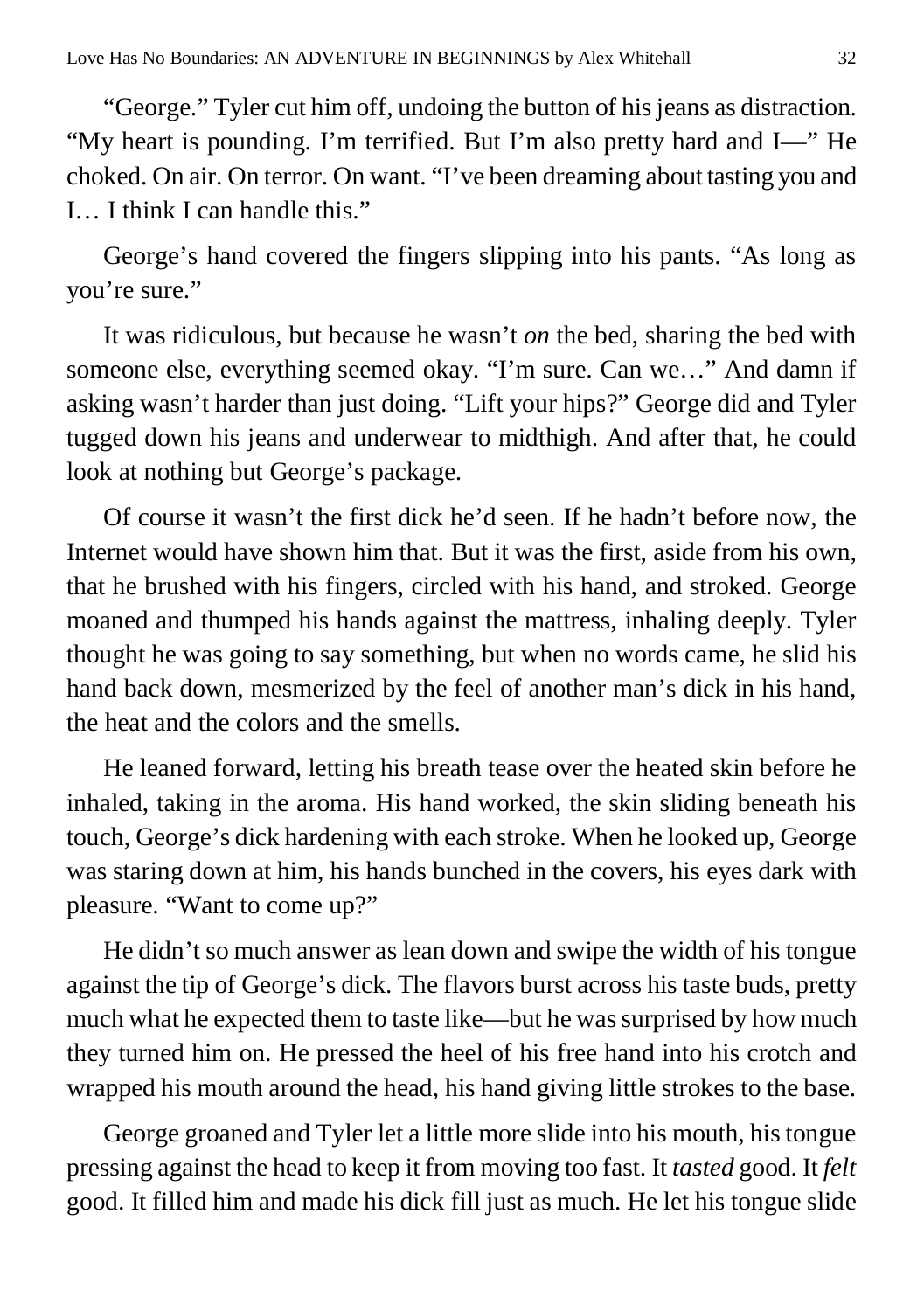under as more fed into his mouth until he hit his hand and the natural thing seemed to be suck his way off.

"Dammit," George breathed. "It's been a really long time since…"

When he reached the head, gravity pulled him back down. George inhaled sharply. Tyler fell into a rhythm, the rush of flesh in his mouth hypnotizing as he applied the same tricks he'd always loved done to him. George groaned and grunted in pleasure until his one hand finally released the cover and tried to grip Tyler's short hair.

"I'm gonna come if you don't stop."

He dragged his lips over the sensitive skin when he pulled off and looked up at George's pupil-blown eyes and parted lips. Tyler licked his own swollen lips and smiled, a decision made. "Okay."

He sank back down, sucking in George's dick as far as he could take it.

"Jesus," George cursed. It wasn't long before he shot in Tyler's mouth. He tried his best to swallow, but it surprised him and some dribbled out and back down George's dick. An embarrassing slurping noise cleaned that right up, though, and he let the dick go to beam up at George.

"Proud of yourself, aren't you?" George didn't sound the least bit disappointed.

"Yeah." He cleared his somewhat raspy throat. "I am."

George grinned. "Now will you come up here?"

He wanted to. His one hand still cupped his crotch, interchanging between rubbing and pressing. But he couldn't. His legs trembled at the thought of being in the same bed. It was fantastically stupid, but he couldn't move.

Maybe George saw that on his face, because he sat up, pulled his pants on enough to not trap him as he gingerly sank to the floor in front of Tyler. His grin wasn't all evil, but Tyler knew he was in trouble when it crept across George's face. Then he was being pushed to the floor and George was undoing his pants and pulling him out.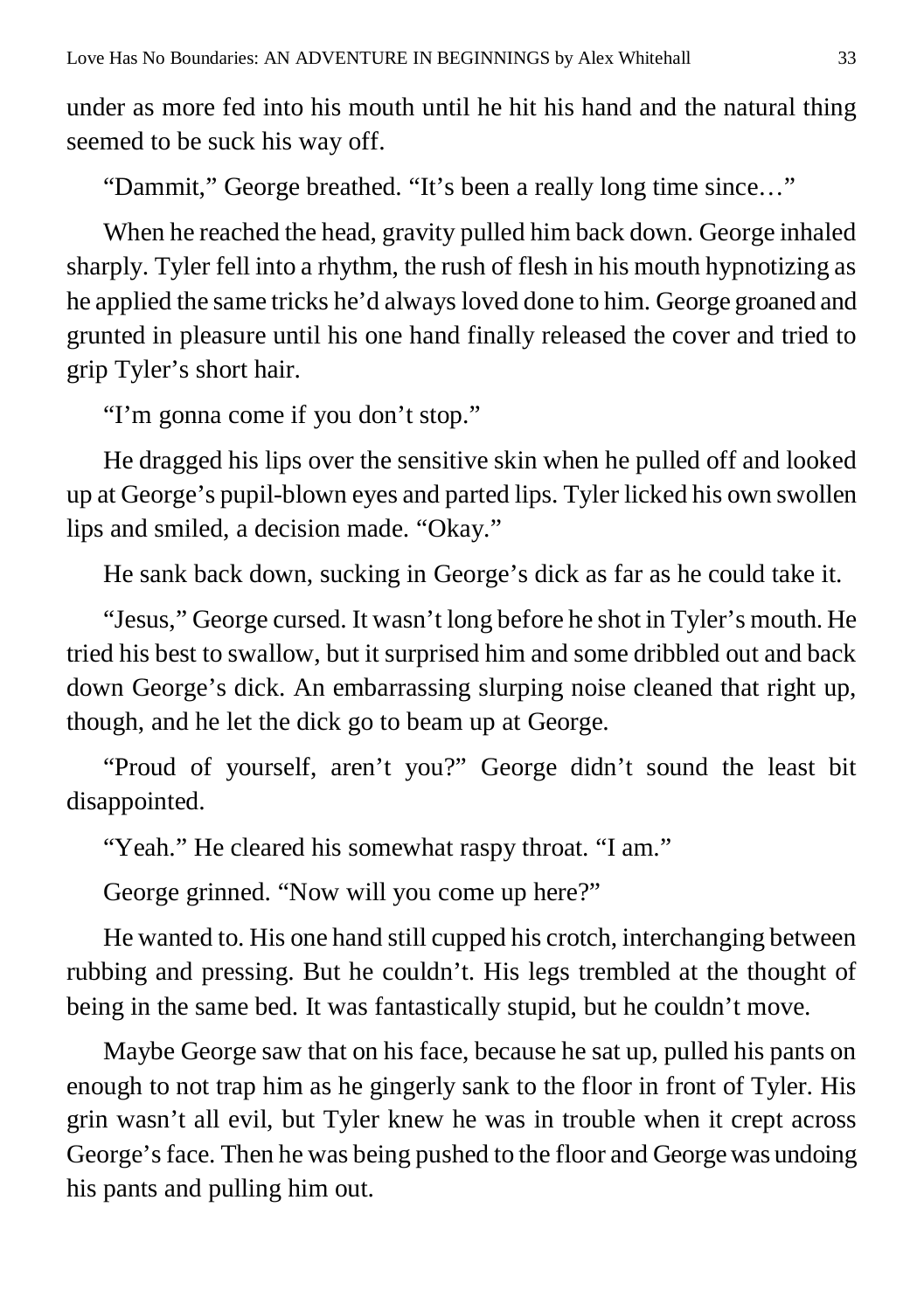And then it was wet heat and groaning and embarrassing noises that urged George on.

When he was younger, he would have been embarrassed with how quickly he shot. Now he just enjoyed the rush of pleasure. George swallowed with more grace than he had, and Tyler was staring dizzily up at the ceiling, a silly smile plastered on his lips. At least until George leaned over and kissed him, swirling their flavors together.

Then it was bliss. He gently pulled them apart and guided George to lie to his left so the weight would be off his bad knee. "Thank you."

"No thanks necessary." George propped his head on one arm to peer at Tyler's face. "That okay?"

"More than." He leaned over and kissed George's nose. "But I was saying thanks for coming down here. I… It's hard to imagine being in bed with someone else after all these years."

George didn't look thrilled about it, but he nodded in understanding and slid an arm around Tyler's chest. "Not even for the cuddle after?"

Tyler sighed, shaking. "Sorry. Not yet."

George kissed his cheek. "It's all right. I'll be honest, I wasn't expecting a blow job."

Tyler laughed and closed his eyes. "You just taste so damn good. I couldn't help myself."

They snuggled together and rested in the post-coital bliss for as long as their old bones would bear them lying on the floor.

\*\*\*\*

It was sunny and October only hinted at its arrival with a slight bite in the air. Still, a gorgeous Saturday. So when George came over after working the morning shift, Tyler suggested they go for a walk. The other man gave his knee a rub, then nodded, and they headed out, taking full advantage of the sidewalks that stretched through the suburban town.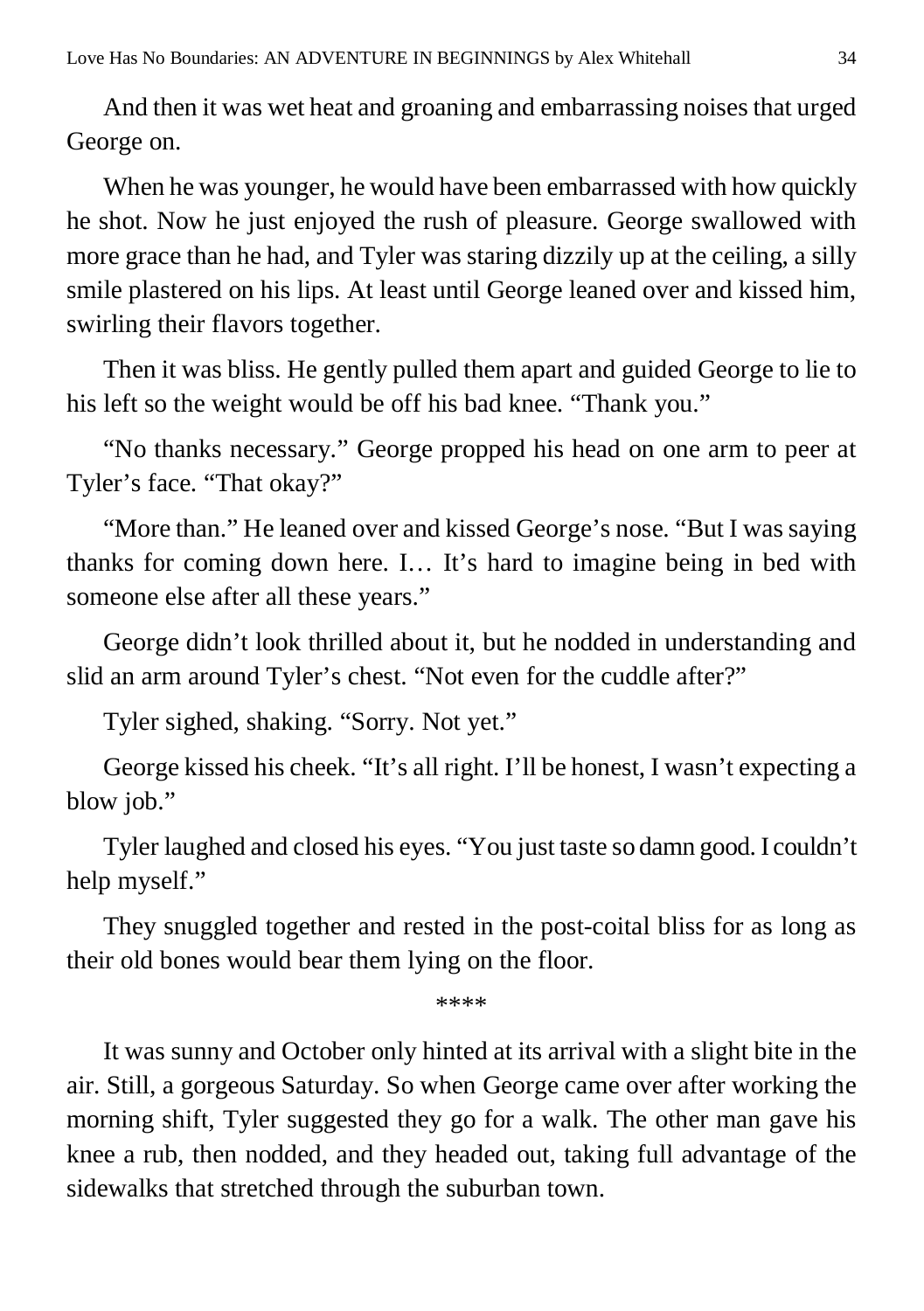"So I was wondering," Tyler said once they were a few blocks in, "if you wanted to come over next weekend."

George raised a brow, eyes focused ahead as he thought about the date. "Yeah, I don't see any reason why not. Is there something special about next weekend?"

"No. Yes. I…" He huffed. "I invited the kids over next weekend, too."

"Oh."

Tyler reached over and held George's hand. "You don't have to meet them if you don't want. I just thought you might. And you said before you'd be okay with it. But if it's too soon, I understand. I just… Hell, we're not getting any younger. And I…" He choked on the last words. He cleared his throat, but his mouth still wouldn't take form.

George stopped, pulling on Tyler's hand so he turned and they were facing one another. "What?"

His mouth flopped like a grounded fish until he gave up and shut it. Took a deep breath, wishing George wasn't watching him so intently. As he exhaled, he realized he wasn't going to be able to say it yet. So he started with something else entirely. "Well, you've met Gretta already, so I didn't think it'd be a fuss or anything and then they'd know I'm serious. Because I am. Serious."

There. He'd said it.

George smiled and started walking, tugging Tyler along. "I'd like that. Them meeting me and knowing we're serious about each other."

Damn if that didn't set his heart pounding. Possibly in relief. "Good." He breathed. "Good. So how was work?"

"Tiring," George groaned. "The idiots working the night shift stocked half their shit wrong so we had to take care of customers and reshelve everything. I'm not sure who thought cat treats and horse treats went side by side—they don't. We have an equine section. Why would you not put them there? And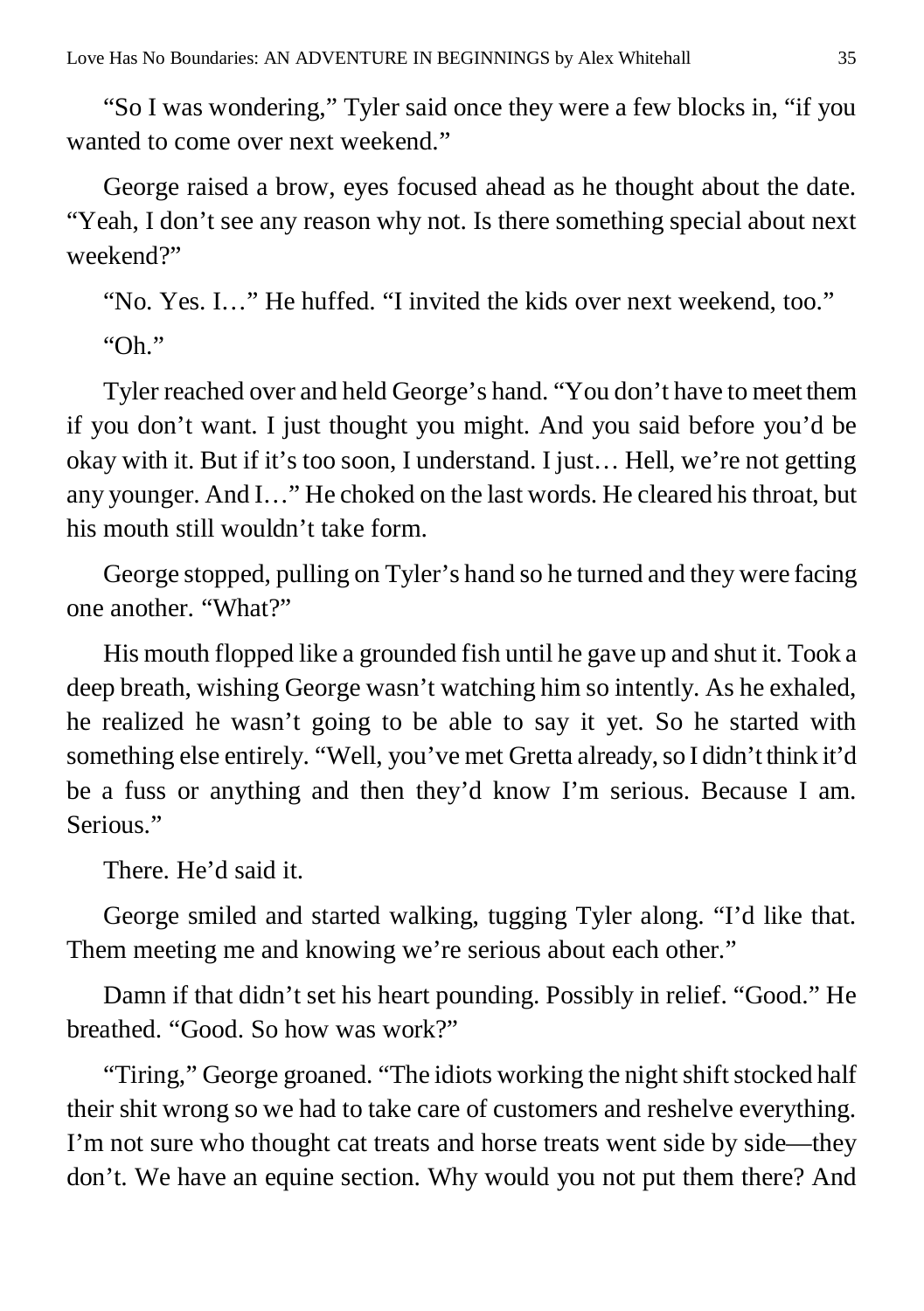that was one of the less idiotic choices they'd made. I'm glad I have tomorrow off. I think I'll spend the day being a major grump."

Tyler laughed. "I think you earned it. I'd invite you to spend the night, but I know you need to get home to Rufus."

"Thanks. Maybe after next week, we can introduce Rufe and Moriarty and see if they can put up with each other. Then I can spend the night at your place sometimes."

"I'd like that. Not that your house isn't nice," he hurried to add. "And yours doesn't have all those damn steps to worry about."

"We'll figure it out as we go," George said, but Tyler could feel him leaning more weight into their handhold. "But we should probably head back. I think this morning wore me out more than I thought."

They turned and headed home. Thankfully it wasn't far, because with each block, George's grip on his cane turned whiter and whiter and the tension in his lips and shoulder increased. Tyler tried distracting him with stories, and it worked for a little, but by the time they could see the house, George wasn't responding so much as grunting in pain.

Inside, he collapsed on the couch with an exhausted huff and abandoned his cane to rub his knee more gingerly than Tyler had ever seen him. His jaw was tense as he worked, his hands barely touching as if he was afraid to dig into the soreness like he usually did.

"What can I do?" Tyler asked.

"Have a heating pad? Usually heat helps everything relax and stop firing off these damn pain flares. Dammit." He frowned, one hand on his knee, the other going back to dig into his lower back. "Sorry about this."

"Jesus. Don't be." He watched George rub the two points and asked, "I have a heating pad, but would a hot bath help?"

George nodded, fighting a grimace.

"I'll get it set up, you stay here and… We'll figure out how to get you up there. Maybe piggyback style."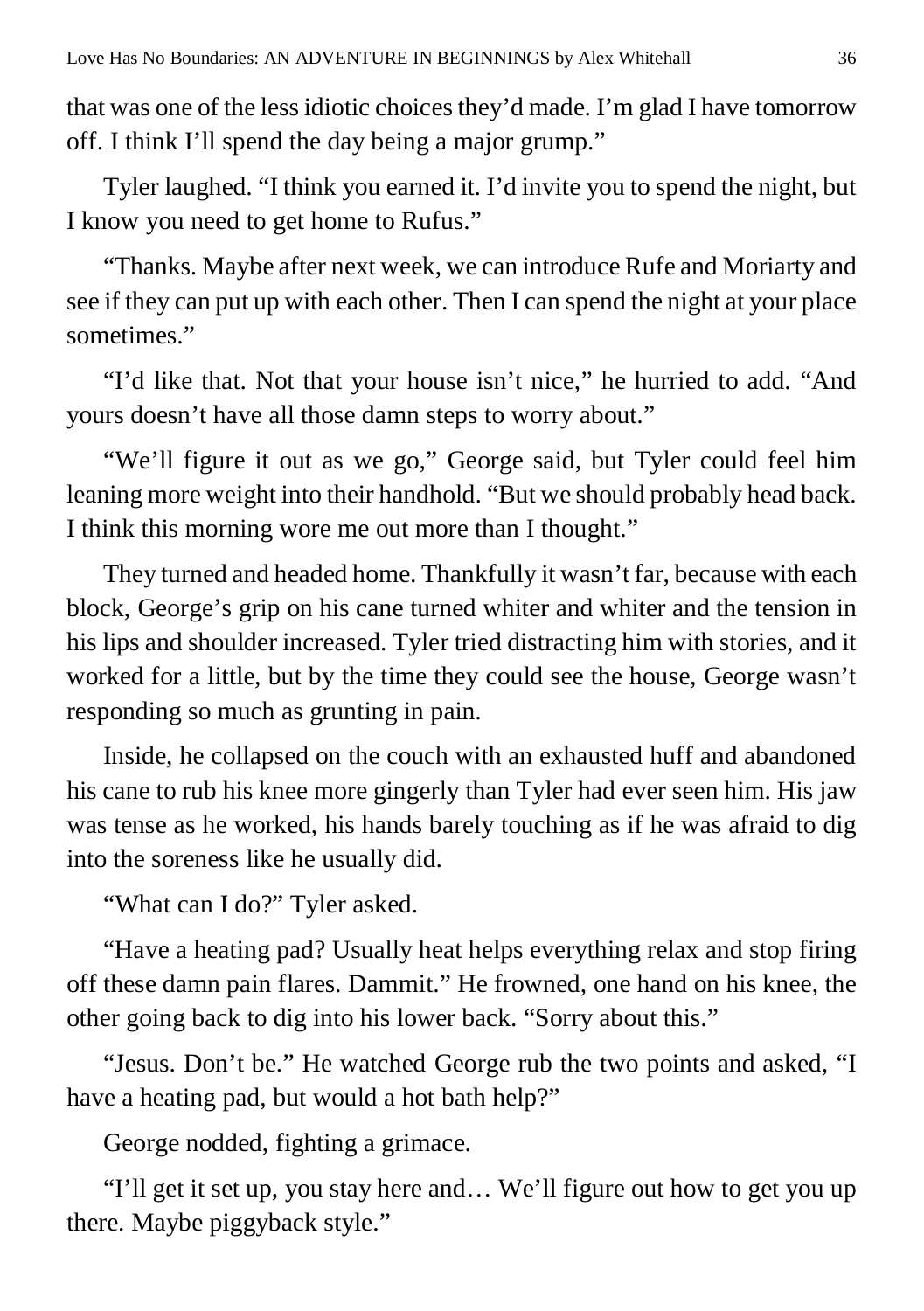Normally that'd get a laugh, but George was focused on his leg. Tyler took the steps two at a time to the tub and started the water as hot as he thought George could take it. Then he tried to figure out how to get him up there. Maybe they should use the heating pad and bring him upstairs later. He sure as shit wasn't going to be able to carry him up bridal-style. He was strong, but George was dense muscle. Plus, stairs would not be a good idea. He could just imagine the two of them taking a tumble back down. Maybe piggyback was the best way. It would take the weight off his knee at least, although if the pain was spreading, it might not help.

While he debated, he tossed in some scented soap Emily had kept around that was meant for relaxing and soothing. It couldn't hurt. Though it almost made him smile with how *gay* it all seemed. But he didn't think George would be laughing right now. He filled the tub, almost scalding, and headed back downstairs, figuring the water would cool by the time they got George in.

George was still on the couch. Although the pain was obviously still there, the intensity had passed if his expression was anything to go off. "How's it feeling? I ran the tub, but are you up to getting there?"

"Yeah." George nodded, rolling his ankle. "For a hot soak I could probably crawl up on my own."

"No need for that. On my back or put your weight on me, it's a pretty wide stairwell."

"Can your back handle me? I don't want both of us laid up."

A fair point. Then he watched another twitch of pain streak across George's face. "I think I can do it."

Giving rides to a slight wife and young kids was nothing like hoisting a grown man on his back. Plus, George could only wrap one leg around his waist while the other gripped with its thigh and hung awkwardly down. Once he was secure, Tyler walked—hobbled—to the steps. He grabbed the banister and gathered his strength. "Good?"

"Yes. You sure about this?"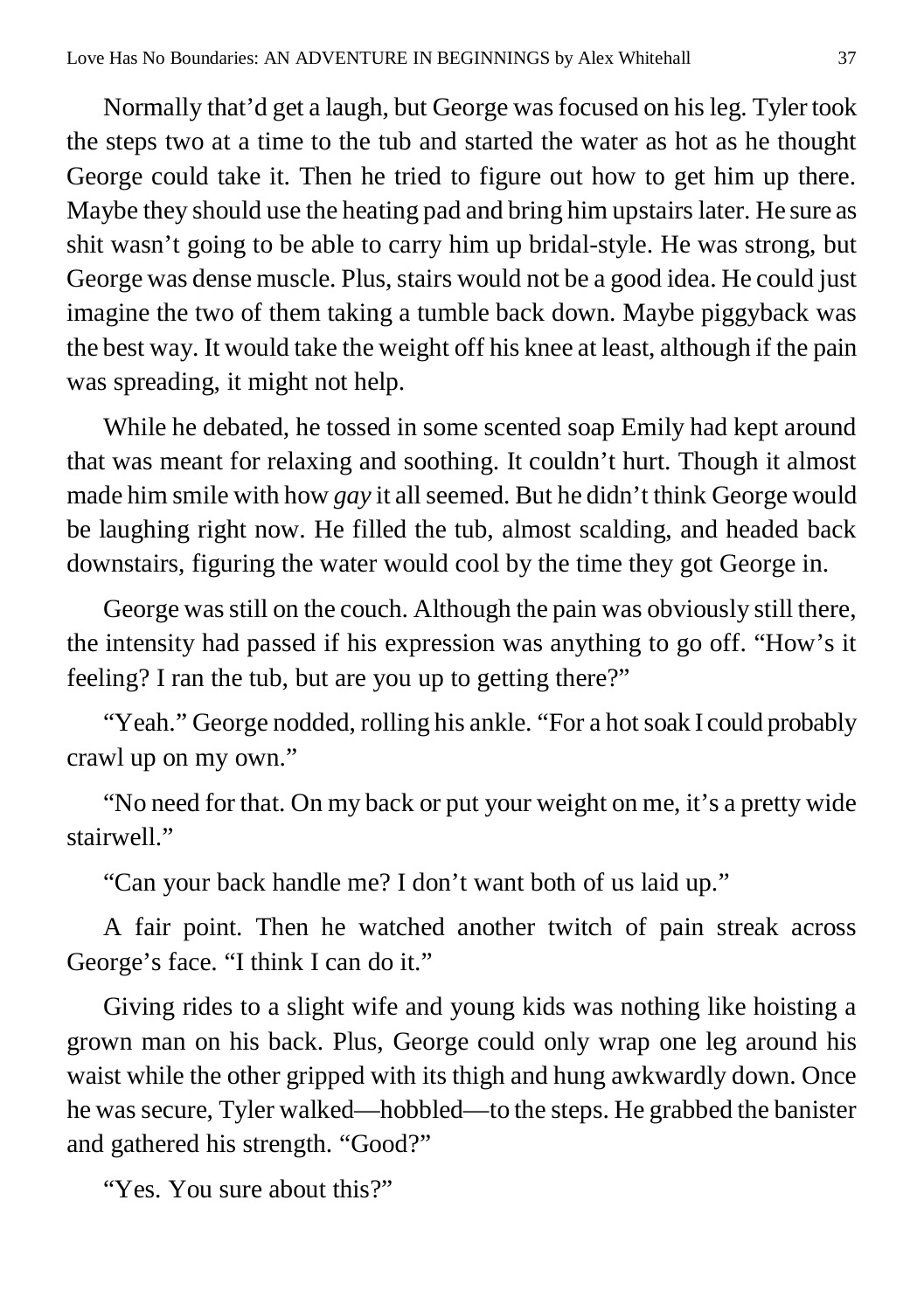"Yes." Tyler lurched up the first few steps, then found a plodding pace the rest of the way. Once he was moving, it wasn't too bad. He definitely had the strength to get to the top, although he worried once or twice about his balance.

But they were successful. And then it was just a hop—with no actually hopping—down the hall where he deposited George, somewhat gently, on the toilet seat. Thankfully he was still in the habit of putting the top down so Moriarty kept out of it. George grunted.

"You okay?"

"Yeah." George nodded and began undoing his one shoe, so Tyler dropped to his knees and undid the other. Between the two of them, they undressed George without making him stand and got him into the tub and sitting.

"Shit, a towel." Tyler popped down the hall to the linen closet, then returned, hanging the towel on the rack beside his. He stepped back, unsure if he should stay or go. Undecided, he leaned against the doorjamb and watched George ease back in the tub, his face relaxing into an expression of bliss. "Better?"

"Much." George sighed and moved just enough to rub his knee under the sudsy water. "A heating pad would have worked, but this is beyond better."

"I'm glad." Tyler studied George. He still rubbed at his aching leg, but the tension in his shoulders had practically vanished when he hit the hot water. Tyler inhaled the scented bubble bath mix. He didn't know if it made him relax, but it did give him the courage to push off the wall and cross the distance to the tub.

George didn't open his eyes, just smiled and raised his near hand from the water to prop it on the tub lip, fingers curling toward the ceiling. Tyler sat on the floor facing him, his left arm on the rim. His hand slid easily into George's, tickling the bubbles off his palm. George rubbed his slick thumb over the back of Tyler's hand, absently tracing the veins and tendons. "Thank you."

Tyler smiled, turned over George's hand, and leaned forward enough to kiss his knuckles. "You are very welcome."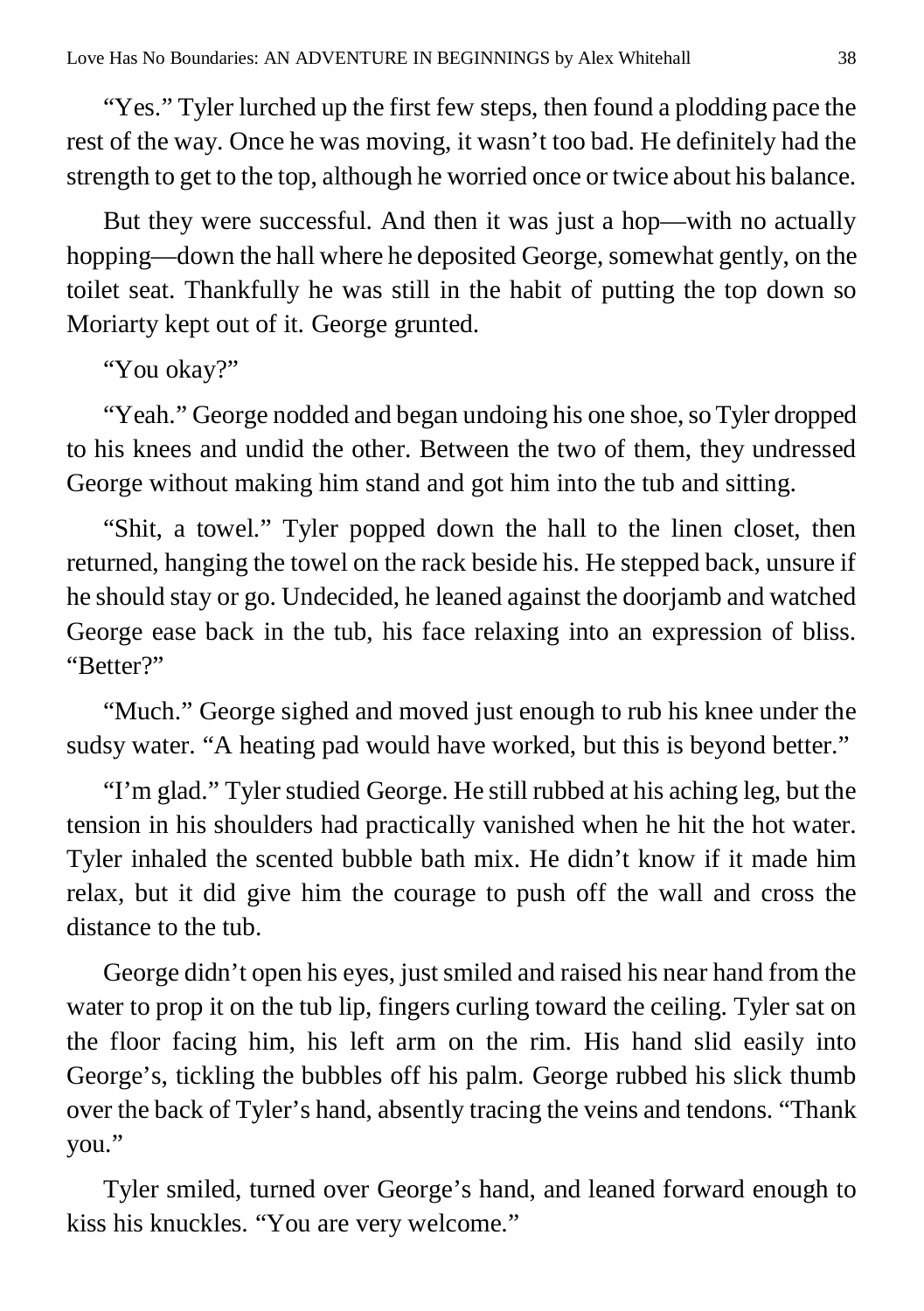For a while, they sat in silence, their hands speaking for them in brushes and strokes, painting in water and bubbles. Then George opened his hand, spread it wide, and captured Tyler's. "So. Next weekend?"

"Yes?" Had George changed his mind? Tyler studied the soft smile and tired wrinkles around his eyes. Surely he wouldn't be smiling if he were about to back out.

"You're ready for it?"

"Yes." He shifted their hands so they were holding on to one another. "Are you?"

"I am. I was wondering if you'd like to join me at Sunday brunch with Lucy and Olivia tomorrow."

Tyler leaned down, scuffing his lips against knuckles once again. Hands meant for working. Hands meant for building. Maybe even hands for building their lives together now. "I would."

"Good." George turned his hand and cupped Tyler's jaw, lifting his head, while George leaned forward and met their lips in a kiss. They fit together.

Hands for building. Lips for kissing. Yes, they fit together.

#### **THE END**